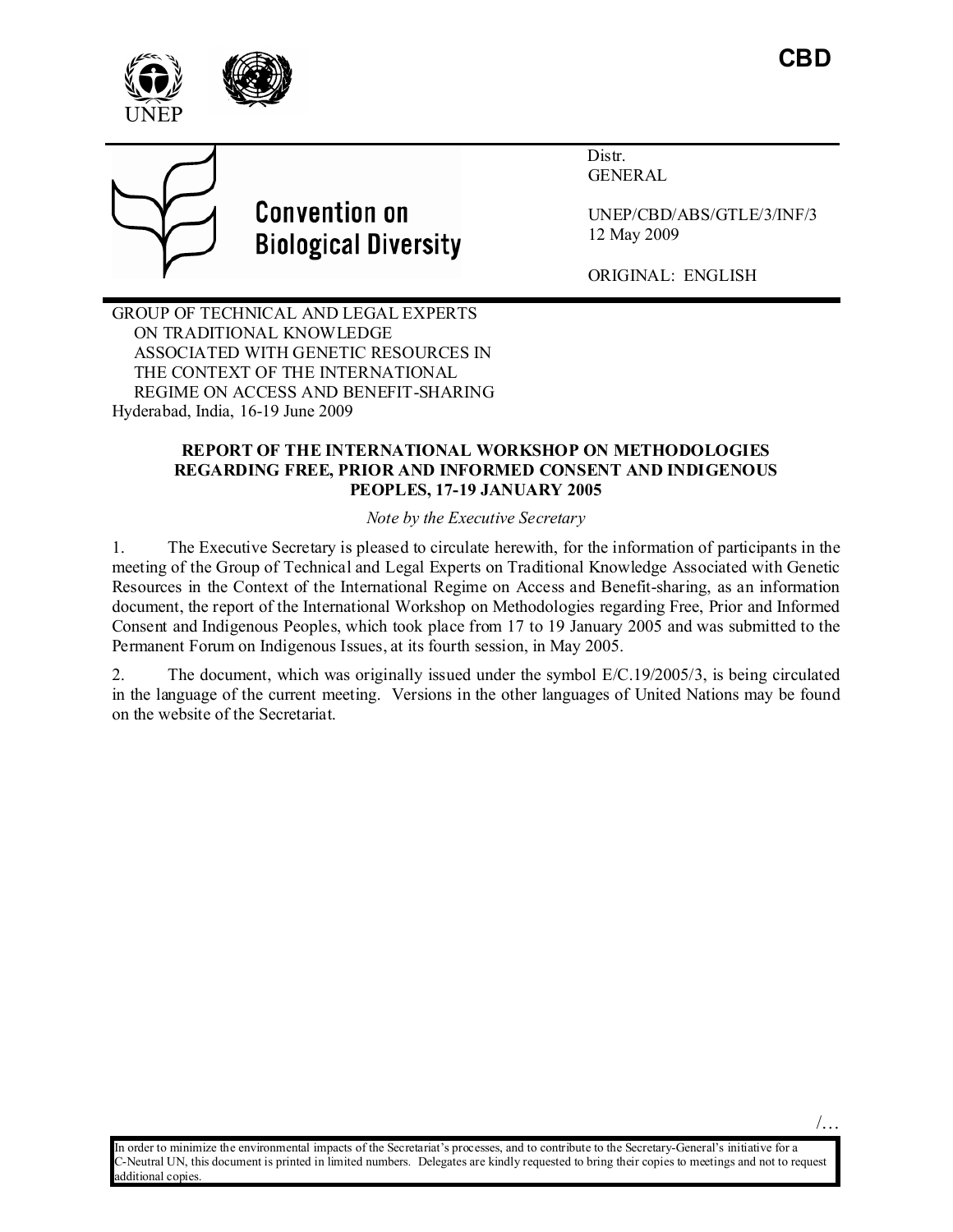

17 February 2005

Original: English

**Permanent Forum on Indigenous Issues Fourth session** New York, 16-27 May 2005 Item 4 of the provisional agenda\* **Ongoing priorities and themes**

## **Report of the International Workshop on Methodologies regarding Free, Prior and Informed Consent and Indigenous Peoples**

**( ew York, 17-19 January 2005)**

#### *Summary*

The International Workshop on Methodologies regarding Free, Prior and Informed Consent and Indigenous Peoples was convened in accordance with Economic and Social Council decision 2004/287 of 22 July 2004, following a recommendation of the Permanent Forum on Indigenous Issues at its third session. The principle of free, prior and informed consent had been identified as a major challenge by the Forum at its first, second and third sessions. In response to the Council's decision, the Workshop was held from 17 to 19 January 2005.

The Workshop was attended by 67 experts and observers from the United Nations system and other intergovernmental organizations, Governments and indigenous organizations. The Workshop examined the international and domestic instruments and practices relevant to the principle of free, prior and informed consent, heard examples of the application of the principle, identified challenges, and made recommendations about free, prior and informed consent and indigenous peoples.

In its conclusions and recommendations, the Workshop identifies elements of a common understanding of free, prior and informed consent and indigenous peoples, promoting better methodologies regarding free, prior and informed consent and indigenous peoples for the consideration of the Forum at its fourth session.

05-24326 (E) 140305  $*0524326*$ 

<sup>\*</sup> E/C.19/2005/1.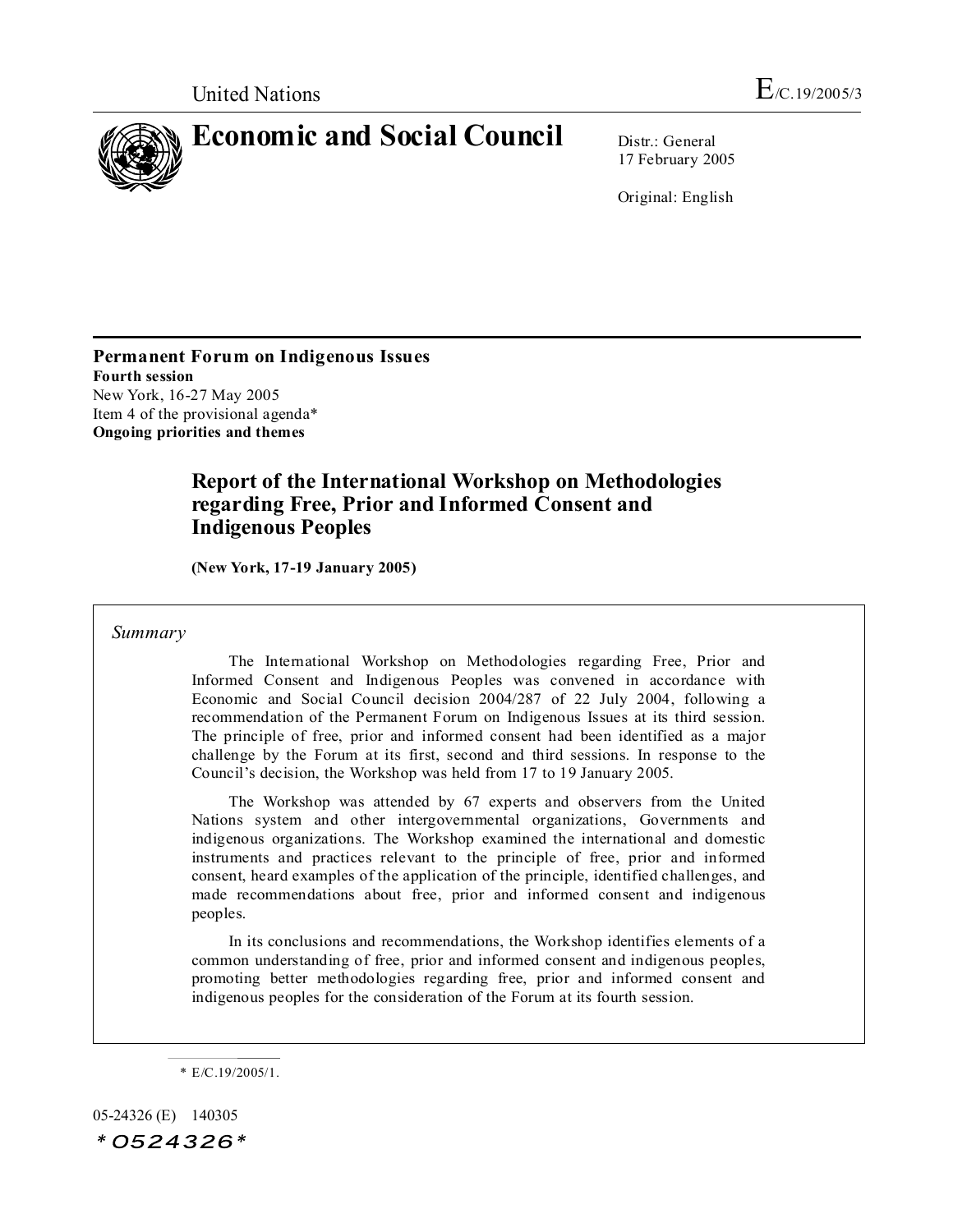## Contents

|              |                                                                                                 | Paragraphs | Page           |  |
|--------------|-------------------------------------------------------------------------------------------------|------------|----------------|--|
|              |                                                                                                 | 1          | 3              |  |
| L            |                                                                                                 | $2 - 11$   | 3              |  |
|              | A.                                                                                              | $2 - 4$    | 3              |  |
|              | $\mathbf{B}$                                                                                    | 5          | 3              |  |
|              | C.                                                                                              | 6          | $\overline{4}$ |  |
|              | D.                                                                                              | 7          | $\overline{4}$ |  |
|              | Ε.                                                                                              | $8 - 9$    | $\overline{4}$ |  |
|              | F.                                                                                              | 10         | 4              |  |
|              | G                                                                                               | 11         | 4              |  |
| H.           | $12 - 39$                                                                                       |            |                |  |
| III.         | 10<br>$40 - 68$                                                                                 |            |                |  |
| Annexes      |                                                                                                 |            |                |  |
| L            | Agenda and programme of work of the International Workshop on Methodologies regarding<br>18     |            |                |  |
| II.          | 20                                                                                              |            |                |  |
| $\mathbf{H}$ | 21                                                                                              |            |                |  |
| IV.          | Sources of elements related to free, prior and informed consent and indigenous peoples in<br>24 |            |                |  |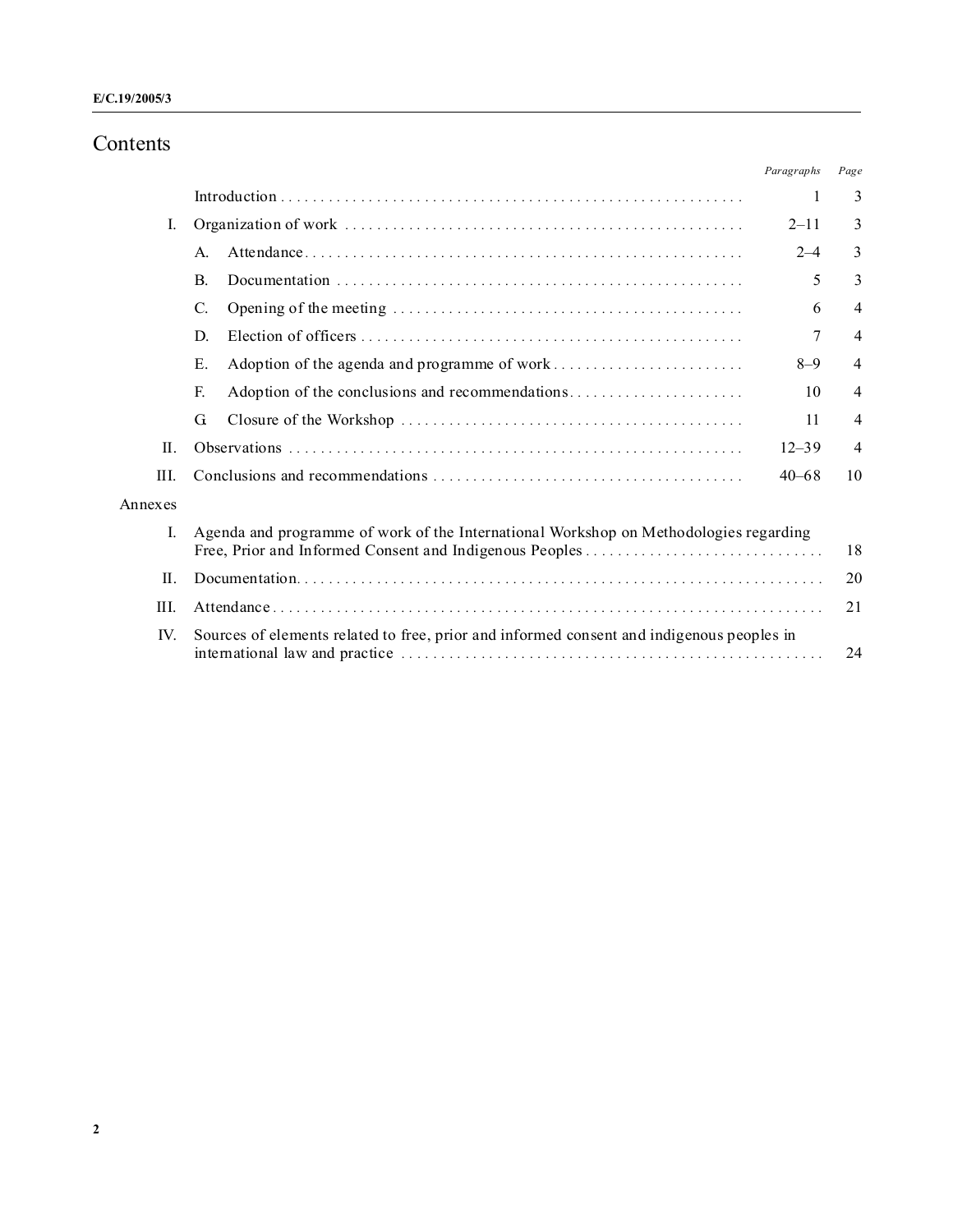## **Introduction**

1. At its first, second and third sessions, the Permanent Forum on Indigenous Issues had identified as a major methodological challenge the application of the principle of free, prior and informed consent concerning indigenous peoples. Following the recommendation of the Forum at its third session, the Economic and Social Council, in its decision 2004/287, of 22 July 2004, decided to authorize a technical three-day workshop on free, prior and informed consent, with the participation of representatives of the United Nations system and other interested intergovernmental organizations, experts from indigenous organizations, interested States and three members of the Forum, and requested the Workshop to report to the Forum at its fourth session, under the special theme of the session. The Workshop was organized by the secretariat of the Forum.

## **I. Organization of work**

### **A. Attendance**

2. The following Forum members attended the Workshop: Mr. Wilton Littlechild, Ms. Ida Nicolaisen and Mr. Parshuram Tamang. Ms. Victoria Tauli-Corpuz attended as member of the Forum and an expert from the Tebtebba Foundation.

3. The Workshop was attended by experts from the following 20 entities of the United Nations system and other intergovernmental organizations: Division for the Advancement of Women of the United Nations Secretariat, Department of Political Affairs of the United Nations Secretariat, Department of Public Information of the United Nations Secretariat, Department of Economic and Social Affairs of the United Nations Secretariat, European Community, Food and Agriculture Organization of the United Nations (FAO), Inter-American Development Bank (IADB), International Fund for Agricultural Development (IFAD), International Labour Organization (ILO), Office of the United Nations High Commissioner for Human Rights, secretariat of the Convention on Biological Diversity, secretariat of the United Nations Forum on Forests, United Nations Development Programme (UNDP), United Nations Educational, Scientific and Cultural Organization (UNESCO), United Nations Children's Fund (UNICEF), United Nations Development Fund for Women (UNIFEM), United Nations Working Group on Indigenous Populations, World Health Organization (WHO), World Intellectual Property Organization (WIPO) and World Bank.

4. The Workshop was also attended by observers from 13 Member States, and the Holy See and experts from 12 indigenous organizations. A total of 67 persons attended. The attendance list is contained in annex III to the present report.

#### **B. Documentation**

5. The participants had before them a draft agenda, a draft programme of work, and documents prepared by participating experts. Documentation made available for the Workshop is listed in annex II. The documentation will be available on the web site of the secretariat of the Permanent Forum on Indigenous Issues (http://www.un.org/esa/socdev/unpfii/panels/freeprior\_training.htm).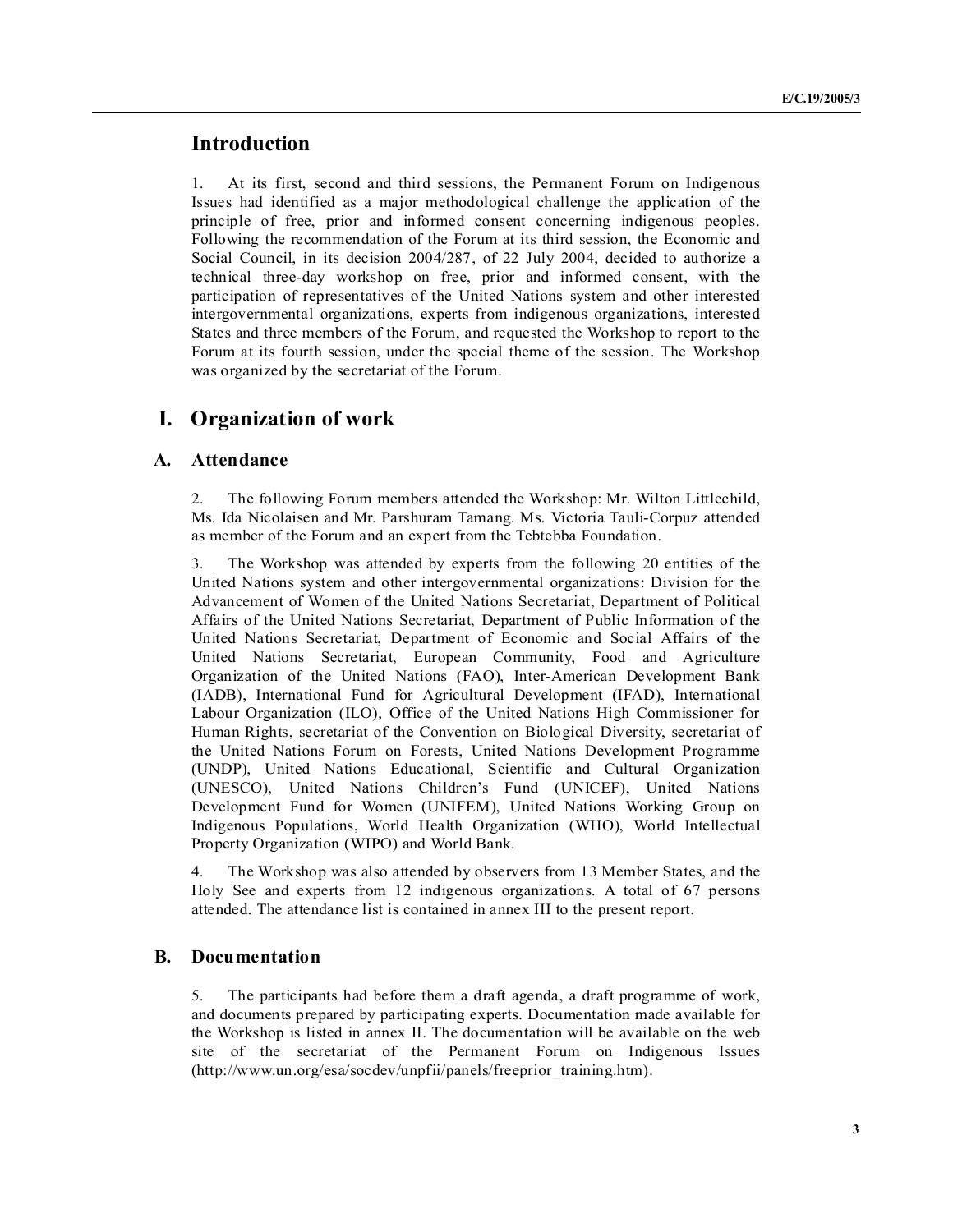## **C. Opening of the meeting**

6. At the opening of the Workshop, Mr. Johan Schölvinck, Director, Division for Social Policy and Development, Department of Economic and Social Affairs of the United Nations Secretariat, made an opening statement. Ms. Elsa Stamatopoulou, Chief, secretariat of the Permanent Forum on Indigenous Issues, Division for Social Policy and Development, Department of Economic and Social Affairs, made an introductory statement.

## **D. Election of officers**

7. Mr. Wilton Littlechild, Forum member, was elected Chairperson. Mr. John Scott, secretariat of the Convention on Biological Diversity, was elected Rapporteur.

## **E. Adoption of the agenda and programme of work**

8. The Workshop adopted its agenda on the basis of the draft agenda submitted by the Secretariat. The agenda is contained in annex I.

9. The Workshop was conducted in plenary meetings. Annex I also contains the programme of work, and includes the names of participants who served as panellists.

#### **F. Adoption of the conclusions and recommendations**

10. On 19 January 2005, the Workshop adopted, by consensus, the conclusions and recommendations contained in section III below.

#### **G. Closure of the Workshop**

11. The meeting was closed after the conclusions and recommendations were adopted in the final plenary held on 19 January 2005.

## **II. Observations**

#### **Goals and expectations**

12. At the outset, it was noted that the purpose of the Workshop was not to conduct a standard-setting exercise, but to develop realistic and concise methodologies on how the principle of free, prior and informed consent (FPIC) should be respected in activities relating to indigenous peoples. It was noted that free, prior and informed consent was viewed as a principle based on the human rights approach to development. Two types of projects were identified that required the application of free, prior and informed consent: those that were specifically addressed to indigenous peoples; and those that affected indigenous peoples, but were not directly addressed to them.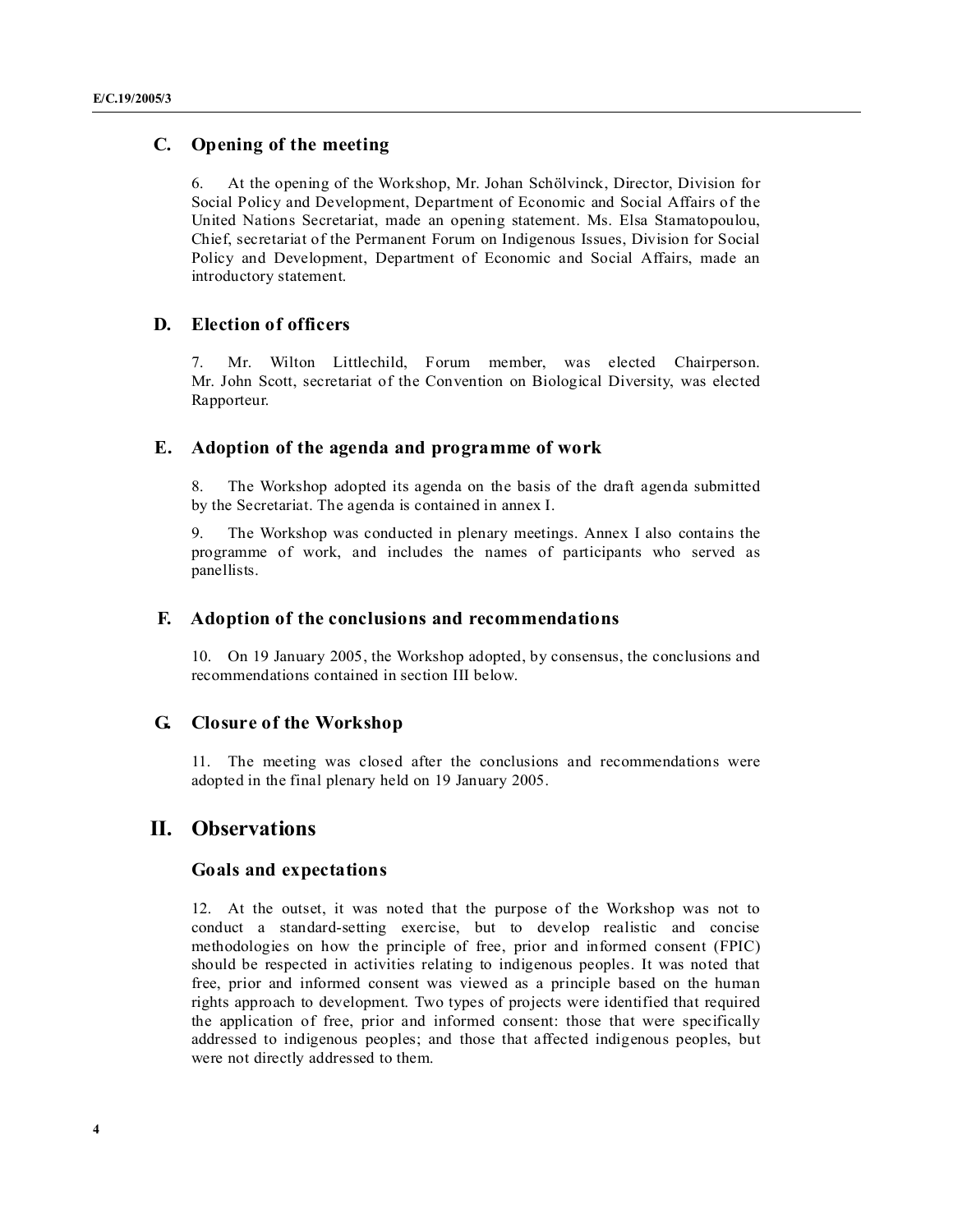13. The Workshop was designed to provide a general overview of the current understanding or understandings of the principle of free, prior and informed consent as a methodological issue. It was also designed to discuss policy frameworks on or relevant to free, prior and informed consent at the inter-agency level, including the Common Country Assessment and United Nations Development Assistance Framework (UNDAF), the Poverty Reduction Strategy Papers (PRSPs) and the Millennium Development Goals. The Workshop also approached the matter in relation to sectoral subjects, and focused on examples of the application of methodologies of free, prior and informed consent at the national and international levels. It was noted that the aim of the Workshop was to draw lessons and identify challenges in the application of free, prior and informed consent, outline the elements of a common inter-agency approach, and prepare and adopt recommendations for the consideration of the Permanent Forum on Indigenous Issues.

## **Overview of free, prior and informed consent**

14. Some participants observed that methodologies on free, prior and informed consent should have as their basic objective the improvement of the living conditions of indigenous peoples and that free, prior and informed consent should cover all matters connected with the life of indigenous peoples.

15. A number of participants consistently stated that the principle of free, prior and informed consent encompassed not only a procedure to be elaborated, but also a right associated with indigenous peoples' right to self-determination, treaties and indigenous peoples' rights to lands, territories and natural resources. Procedures concerning free, prior and informed consent should recognize indigenous customary law where this is relevant, and address the issue of who represents indigenous peoples.

16. Addressing the question whether free, prior and informed consent is a standalone right, some participants noted that it may be a procedural right with respect to advancing the exercise or implementation of the right to self-determination, treaties and other human rights.

17. Some participants also viewed free, prior and informed consent as an evolutionary process that could lead to co-management and decision-making by indigenous peoples on programmes and projects affecting them. It was stressed that free, prior and informed consent was particularly relevant for the prevention of conflict and for peacebuilding.

18. A participant from the Millennium Campaign Office emphasized that free, prior and informed consent as a principle and a practice was essential in efforts directed towards the achievement of the Millennium Development Goals. It is important to view the Millennium Development Goals within the overall context of the United Nations Millennium Declaration,<sup>1</sup> which advocates tolerance, respect for nature, fundamental human rights, and democracy, to all of which free, prior and informed consent is central.

19. Some participants were concerned that in the rush to achieve ambitious development targets, Governments might ignore the vital principle of free, prior and informed consent. It was pointed out with regret that the participation of indigenous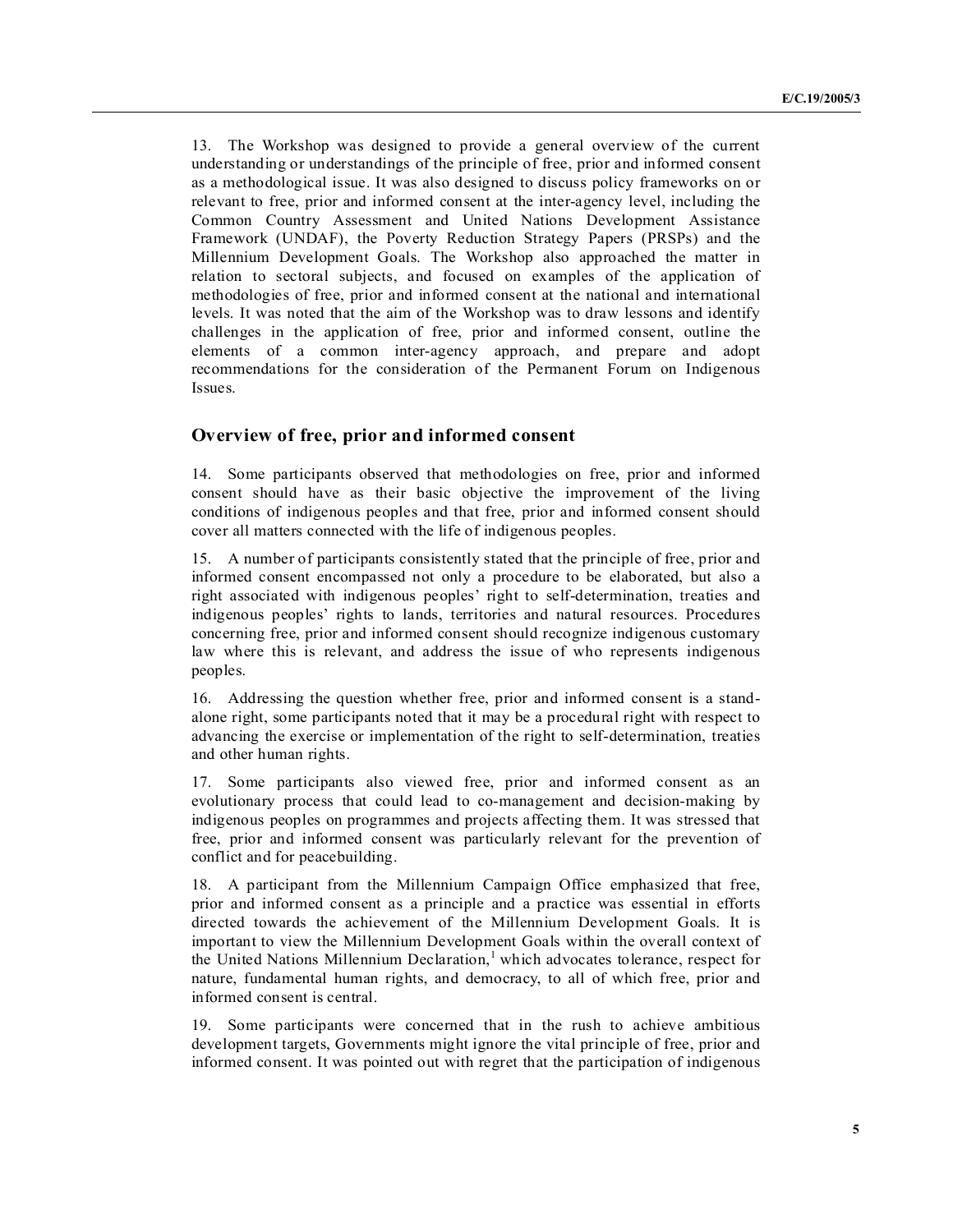peoples in the Millennium Development Goal setting and implementation process, particularly at the national level, was markedly minimal. Examples were key in showing how certain Millennium Development Goals would not be achieved without indigenous peoples' participation.

20. The implementation of the principle of free, prior and informed consent presented a number of practical problems. A number of questions were raised in the presentations on how the principle of free, prior and informed consent could be implemented, including the following:

- Who or which institutional entity provides consent in a community when the latter is being consulted?
- Should the collective consent of indigenous peoples be considered more important than the individual property rights of non-indigenous persons who may occupy the same territory? And how should such conflicts be dealt with?
- Which actor(s) should be responsible for providing information and impact assessments on projects that affect indigenous communities?
- What type of documentation and information should be provided to indigenous communities?
- How should the lack of awareness and capacity among those involved in free, prior and informed consent processes be addressed?
- How can the disparity in resources, and power imbalances between indigenous peoples and private developers, or between indigenous peoples and the State, be addressed?
- How should indigenous communities benefit from their contribution of traditional knowledge to conservation and sustainable use of resources?
- What mechanisms for seeking redress should be available to indigenous peoples if free, prior and informed consent processes have not been followed?

21. A number of examples were put forward to illustrate the challenges that free, prior and informed consent poses. Examples of non-participation, inadequate consultations, or non-consent were cited, as in cases of the building of hydroelectric dams. Governments of some countries in the Latin American region freely issued operating licences for projects in indigenous territories but indigenous peoples did not participate in the distribution of profits therefrom. Special challenges to the principle of free, prior and informed consent existed in Africa, given the nonrecognition of indigenous peoples by a number of States. A key question was whether discussions centred around distribution of benefits would take place only after there was a final product, or even prior to the development of a product.

22. It was pointed out that despite the complexities of statutory consultations and tribal systems, indigenous peoples should have the right to consent, and the right to refuse consent, and that the private sector should also be engaged in consultations.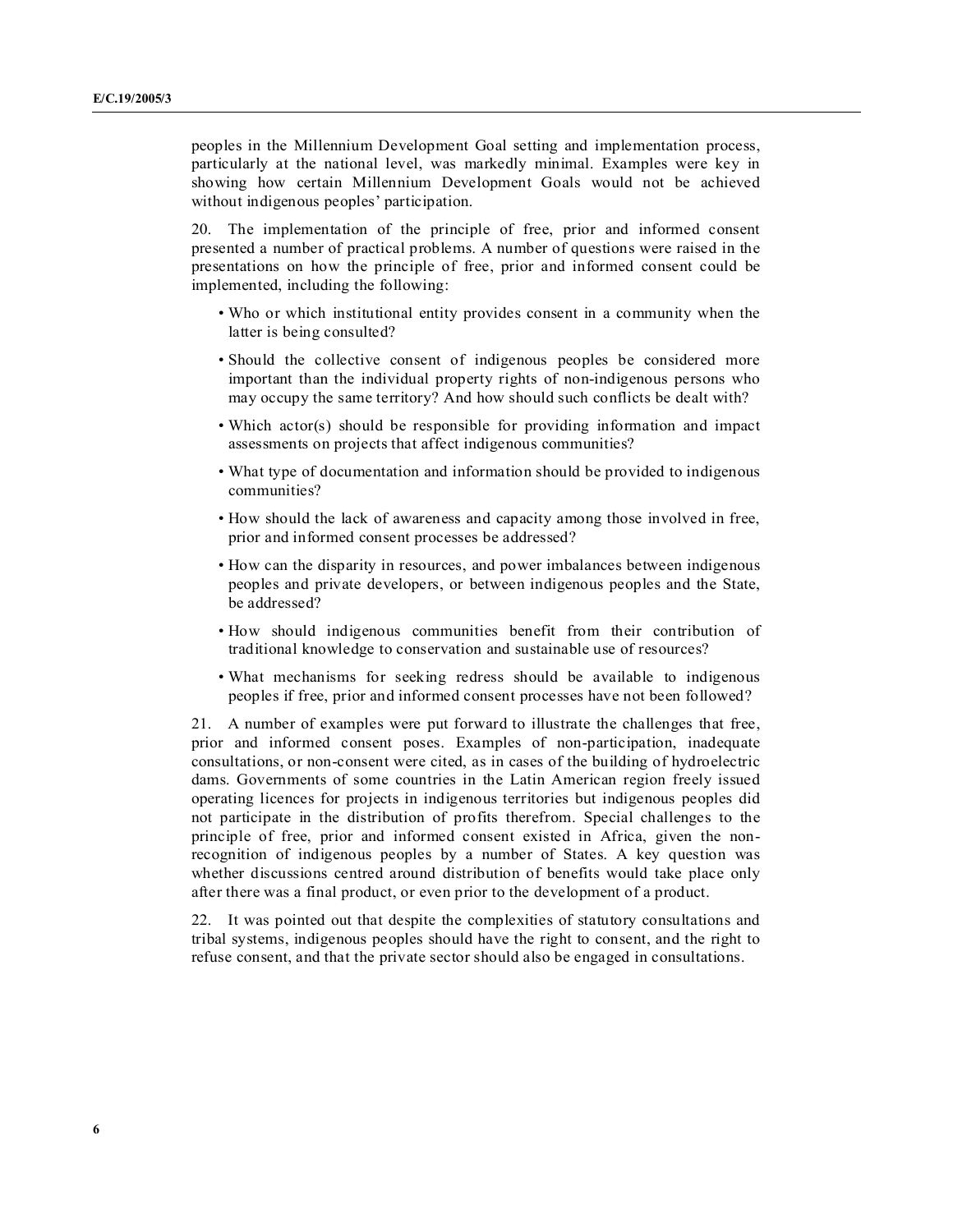## **Relevance of institutional policy frameworks to free, prior and informed consent**

23. Participants from the United Nations system and intergovernmental organizations discussed the development of institutional policy frameworks that operationalized the principle of free, prior and informed consent. It was stressed that, at the multilateral level, the principle of participation was central to the Common Country Assessment and the United Nations Development Assistance Framework as well as to the strategies for the achievement of the Millennium Development Goals. UNDP emphasized its policy on indigenous peoples, which specifically addressed free, prior and informed consent in planning and programming, issues of resettlement, and indigenous knowledge. There were no clear mechanisms for redress in cases where the principle of free, prior and informed consent was not respected, although programmes had been delayed in cases where there were problems in this area. UNDP specifically encouraged the establishment of civil society advisory bodies at the national level that would allow consultations with indigenous peoples.

24. The International Labour Organization (ILO) discussed the principles of consultation and participation that were fundamental to its Convention concerning indigenous and tribal peoples in independent countries (No. 169), and highlighted the fact that, inter alia, the elements of good faith, representativity, and decisionmaking through indigenous peoples' own methodologies were essential to free, prior and informed consent. Consultation and participation have been central issues in the implementation of Convention No. 169, and pertain not only to development projects, but to broader issues of governance.

25. IFAD discussed how the underlying principles within free, prior and informed consent were embedded in its strategic framework. IFAD sought indigenous peoples' participation in all stages of the project cycle and believed that participation involved not only planning and implementation but also the management of resources. IFAD emphasized the need for capacity-building, which would strengthen the ability of indigenous peoples, Governments and the intergovernmental system to negotiate.

26. The World Bank discussed the revision of its policy on indigenous peoples (conversion of Operational Directive (OD) 4.20 to draft Operational Policy (OP)/Bank Procedures (BP) 4.10). The revised policy was mostly intended to clarify ambiguities, simplify project processing requirements, and distinguish between mandatory elements and advisory or good practice elements, and required social impact assessments for any project. The Bank was also developing an Indigenous Peoples Guidebook and solicited comments in the process of its development. The Board of Executive Directors of the Bank would adopt a process of free, prior and informed consultation. The Bank's draft policy was open for comments and concerns before its final adoption by the Board. That the revised draft policy shifted the burden of proof for broad community support from the borrowing Government to the staff and management of the Bank, was a significant development.

27. Some participants stated that the World Bank's revised policy process should proceed in coordination with the Permanent Forum on Indigenous Issues, and the Working Group on Indigenous Peoples, which were trying to develop free, prior and informed consent further.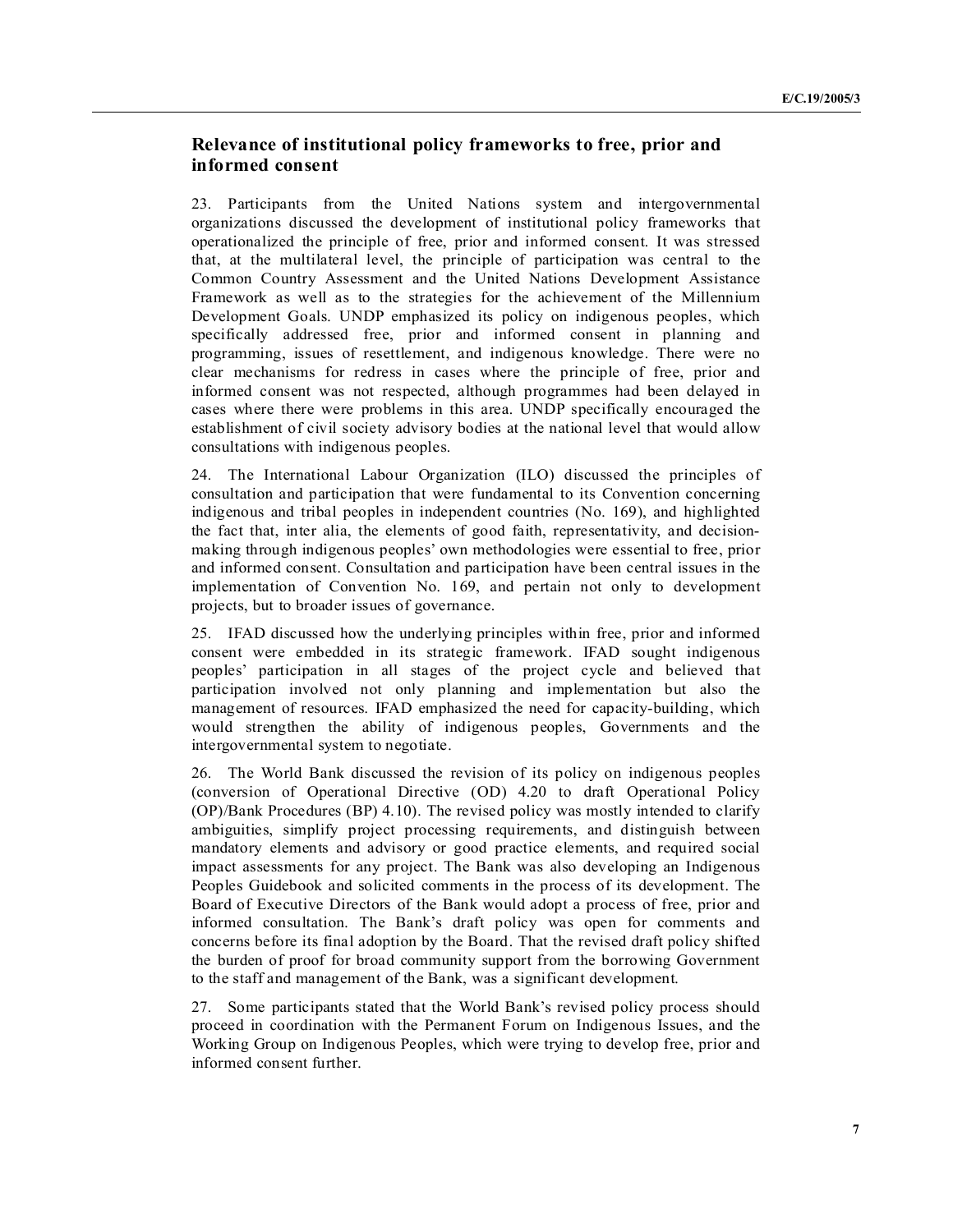28. The Inter-American Development Bank (IADB) discussed the evolution of its policies that contained elements of free, prior and informed consent, including its resettlement policy, which recognized the customary rights of indigenous peoples and their informed consent. IADB highlighted elements of a consent-based approach to include capacity for negotiation, effective safeguards against adverse effects, and balancing of needs. Its draft operational policy and strategic framework supported participatory approaches and required consent, particularly on projects that would have adverse impacts. IADB also encouraged co-management or self-management of projects.

29. Participants also noted that the policies of donor Governments on free, prior and informed consent were important as well and encouraged their active involvement in this area.

## **Special issues and free, prior and informed consent in relation to special areas of work**

30. A presentation on intellectual property and traditional knowledge by WIPO considered different objectives for the use of, and forms of protection for, traditional knowledge. It was pointed out that the principle of free, prior and informed consent was under active consideration in wide stakeholder discussions on the subject and was receiving fairly broad support. The free, prior and informed consent principle in the context of intellectual property can mean defensive protection in which any use of traditional knowledge, and in particular acquisition of intellectual property rights over traditional knowledge and derivatives thereof, without the prior consent of the community, can be prevented. Free, prior and informed consent can also support positive forms of protection, in which, for example, a community would have the right to authorize any use or commercialization of its knowledge, either by itself or by a third party, that would be to the community's financial and other advantage. Both defensive and positive forms of protection were valid objectives and were not, it was pointed out, necessarily mutually exclusive; moreover, decisions regarding which directions were to be taken were entirely in the hands of relevant communities. Precisely what free, prior and informed consent means in practice in this context, and to which forms and uses of traditional knowledge the principle should apply, were still under discussion. Free, prior and informed consent was also being discussed in relation to the intellectual property aspects of access to, and benefit-sharing in, genetic resources.

31. Some participants raised concerns over the issue of public domain and intellectual property. They stated that although indigenous communities could achieve a form of defensive protection through the documentation and public disclosure of their knowledge, particularly insofar as patents were concerned, whereby their traditional knowledge could not be patented for private gain, in certain cases the public domain concept might harm indigenous communities. For example, placing cultural materials in the public domain facilitated their use by third parties in making adaptations protected as new works under copyright. Sometimes indigenous traditional knowledge had entered into the public domain without free, prior and informed consent. WIPO pointed out that whether or not to document and/or disclose its knowledge was a decision only the community could and should make.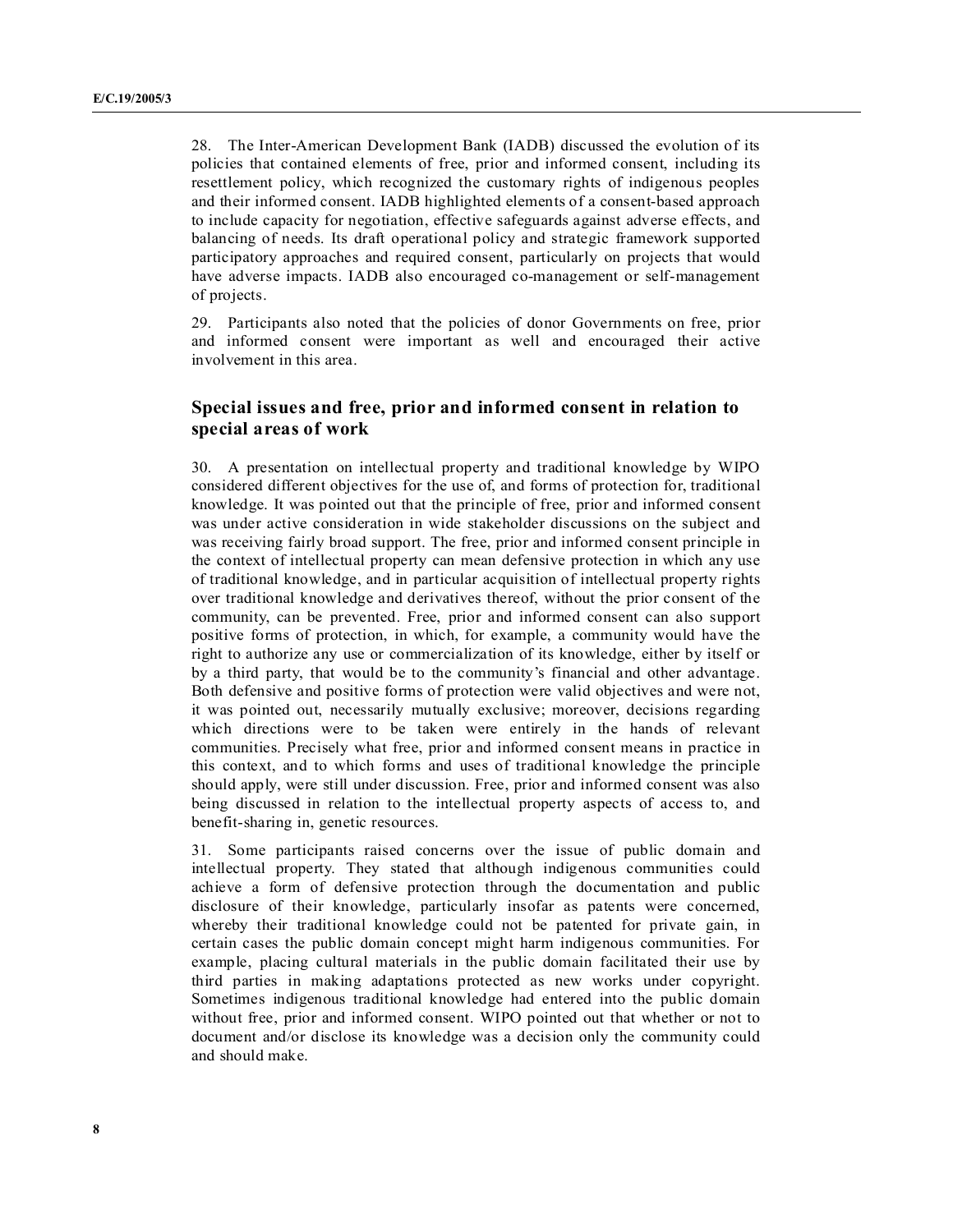32. Concern was also raised over commercialization of traditional knowledge and genetic resources, particularly without the consent of indigenous communities.

33. The secretariat of the Convention on Biological Diversity discussed article 8 (j) of the Convention,<sup>2</sup> the Convention's main traditional knowledge provision, whereby the parties thereto agree to undertake to preserve, maintain and promote the traditional knowledge, innovations and practices of indigenous and local communities relevant for the conservation and sustainable use of biological diversity. The Convention encourages parties to implement national legislation to protect traditional knowledge. Article 8 (j) also requires that traditional knowledge of indigenous and local communities be used only with their "approval", which implies that their prior informed consent is required; article 8 (j) further requires that benefits arising from the application of traditional knowledge, innovations and practices should be shared equitably with the indigenous communities concerned.

## **Examples of the application of free, prior and informed consent at the national and international levels**

34. Countries of the Andean region of Latin America had demonstrated some positive recognition of genetic resources as the property of indigenous peoples. Andean countries decided that a contract on genetic resources and traditional knowledge drawn up with indigenous peoples had to be annexed to the principle contract on genetic resources; otherwise, the principle contract could be declared null and void.

35. Some participants observed that there had been some positive experiences in respect of free, prior and informed consent involving the Inuit and Haida peoples in Canada. A good example of joint decision-making was the agreement between the Voisey Bay Nickel Company, the Innu Nation and the Labrador Inuit Association. The Voisey Bay agreement recognized the constitutional rights to land of the Innu, and that mining could go ahead only if the Innu people had provided their consent. In practical terms, this meant the involvement of indigenous peoples in project design, employment, environmental protection, social security and cultural protection measures. Another good example was the landmark *Haida* case in which the Supreme Court of Canada ruled that the Governments of Canada and the provinces had a legal duty to consult, and to accommodate the concerns of, indigenous peoples when a Government had knowledge of the potential existence of a right or title to lands, and contemplated conduct that might adversely affect them. The achievement of this decision, however, required significant resources on the part of the indigenous peoples of Canada.

36. Another example, provided by the Russian Federation, was the outcome of the case involving the Gazprom gas exploration project in the Yamal-Nenetz autonomous district: An ethnologic study conducted with the help of academic experts commissioned by the Russian Association of Indigenous Peoples of the North (RAIPON), which had concluded that the project would have negative effects on the community, caused Gazprom to stop its exploration.

37. Participants were informed of the international instruments relevant to free, prior and informed consent (see annex IV for a list of sources of elements related to free, prior and informed consent in international law and practice) and learned of a number of cases in international law practice involving that issue. Particularly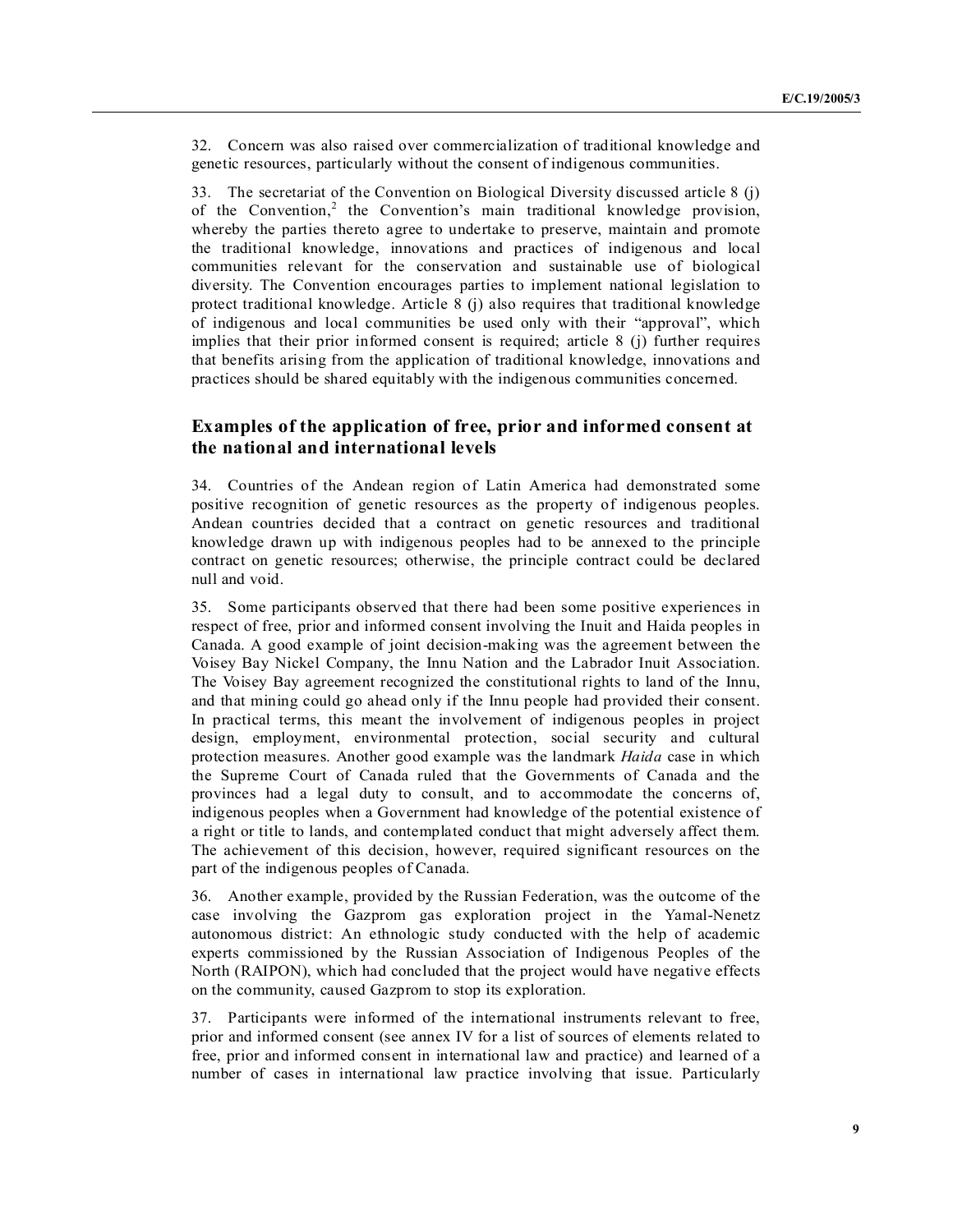important has been the decision of the Inter-American Court of Human Rights in the case of *The Mayagna (Sumo) Awas Tingni Community* v. *icaragua*, as well as the views of the Human Rights Committee on a number of Saami and other indigenousrelated cases decided under the Optional Protocol<sup>3</sup> to the International Covenant on Civil and Political Rights.<sup>4</sup> Moreover, the Committee on the Elimination of Racial Discrimination made important pronouncements in this area in its General Recommendation on the rights of indigenous peoples, adopted by the Committee on 18 August 1997.<sup>5</sup>

38. Reference was also made to the recent United Nations Seminar on Treaties, Agreements and Other Constructive Arrangements between States and Indigenous Peoples, held in Geneva from 15 to 17 December 2003. Paragraphs 4 and 7 of the conclusions and recommendations of the Seminar (E/CN.4/2004/111) emphasize that the process of negotiation and seeking consent is the most effective way of producing much-needed practical recommendations to facilitate the realization of indigenous peoples' rights and is the most appropriate means to approach conflict resolution of indigenous issues.

39. UNICEF noted the specific rights of children that are relevant to free, prior and informed consent under the Convention on the Rights of the Child,  $6$  in particular in cross-cultural and inter-generational processes. Especially important is article 12 of the Convention on the right of children to express their views freely. A number of examples relevant to free, prior and informed consent were provided from UNICEF work on education in Guatemala and Bolivia.

## **III. Conclusions and recommendations**

#### **Conclusions**

40. **Participants shared their views on the principle and the practices of free, prior and informed consent. Progress has been made towards a common understanding of the methodologies regarding free, prior and informed consent. Policies of various United ations and other intergovernmental organizations recognize this principle. Inter-agency policy frameworks such as the United ations Development Assistance Framework and the Common Country Assessment, which encompass a human rights approach to development, place meaningful participation and attention to vulnerable groups at their core. It is imperative that the views and effective participation of indigenous peoples should be at the centre of policies for the implementation of the United ations Millennium Development Goals, as part of the Millennium Declaration. Various international instruments, such as the ILO Convention ( o. 169) concerning Indigenous and Tribal Peoples in Independent Countries, and the Convention on Biological Diversity, as well as pronouncements of international human rights treaty bodies, provide a normative basis for free, prior and informed consent.**

41. **Many participants believed that free, prior and informed consent, as a substantive framework was integral to the exercise of the right of selfdetermination by indigenous peoples and was an integral component of their rights to lands, territories and resources.**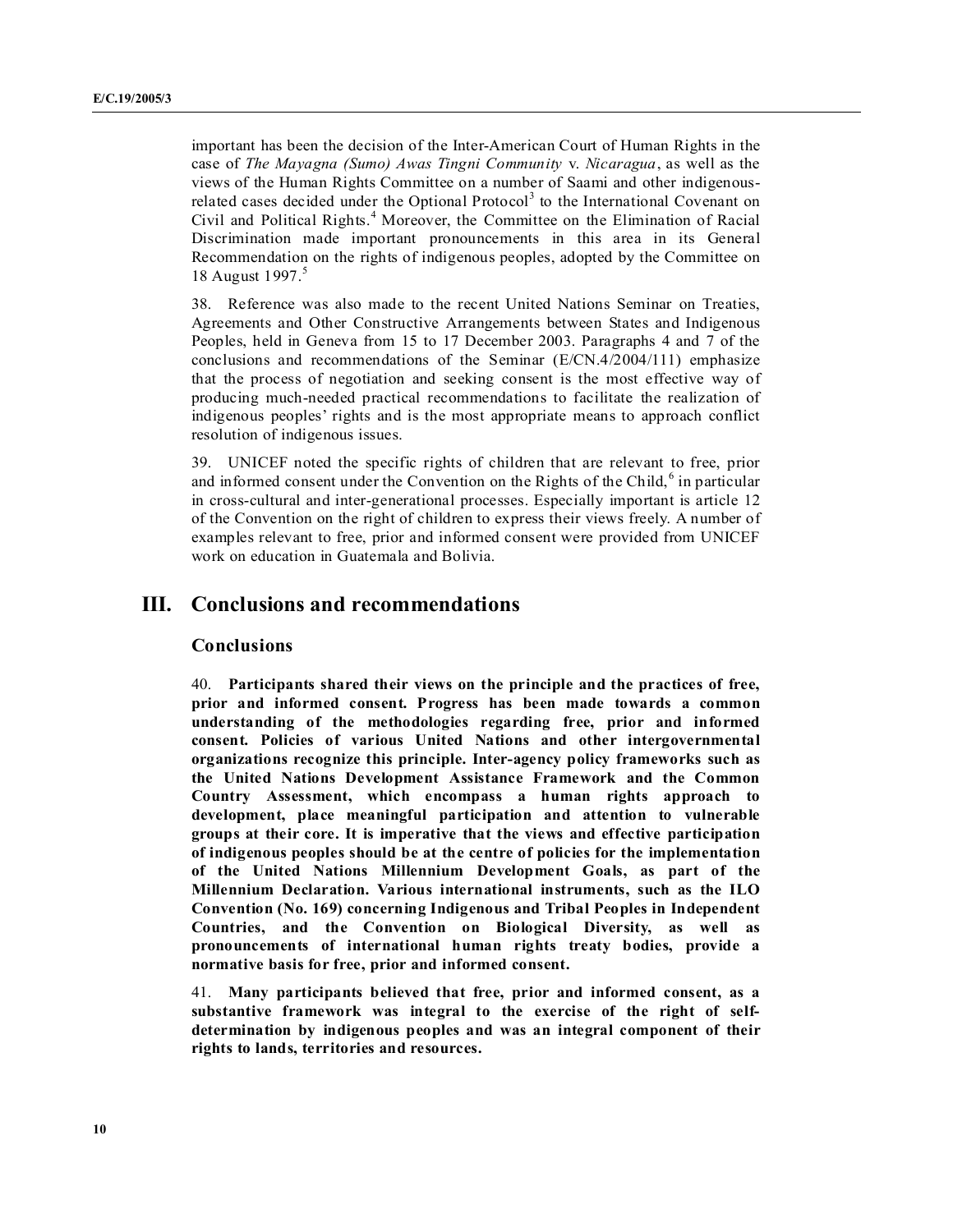42. **As an important methodology, free, prior and informed consent is an evolving principle and its further development should be adaptable to different realities. It is recognized that not consulting indigenous peoples who are the end-users — and sometimes the victims — of development projects may lead to delays, lack of sustainability, conflicts and, finally, loss of their resources. Free, prior and informed consent should be viewed as a process that could possibly lead towards equitable solutions and evolutionary development which may lead, in their turn, to co-management and decision-making. Many indigenous representatives believe that any given process of free, prior and informed consent may result in consent or non-consent and that neither outcome should be regarded as good or bad or be predetermined, as long as appropriate mechanisms are in place.**

43. **Some examples presented at the Workshop have shown that the legal norms, administrative measures and methodologies adopted in relation to free, prior and informed consent have been used and should continue to be used to build a culture of respect and mutual understanding in the relations between indigenous peoples, States, intergovernmental organizations and the private sector in development projects that affect indigenous peoples' land, territories, and resources and their ways of life.**

44. **Based on existing international and national policies, standards and practices, as well as national and international jurisprudence, a number of areas of relevance and elements emerge towards a common practical understanding of free, prior and informed consent, as follows:**

- 45. **Main areas where FPIC is relevant:**
	- **In relation to indigenous lands and territories, including sacred sites (may include exploration, such as archaeologic explorations, as well as development and use).**
	- **In relation to treaties, agreements and other constructive arrangements between States and indigenous peoples, tribes and nations.**
	- **In relation, but not limited, to extractive industries, conservation, hydrodevelopment, other developments and tourism activities in indigenous areas, leading to possible exploration, development and use of indigenous territories and/or resources.**
	- **In relation to access to natural resources including biological resources, genetic resources and/or traditional knowledge of indigenous peoples, leading to possible exploration, development or use thereof.**
	- **In relation to development projects encompassing the full project cycle, including but not limited to assessment, planning, implementation, monitoring, evaluation and closure, whether the projects are directed towards indigenous communities or, while not directed towards them, may affect or impact upon them.**
	- **In relation to United Nations organizations and other intergovernmental organizations that undertake studies on the impact of projects to be implemented in indigenous peoples' territories.**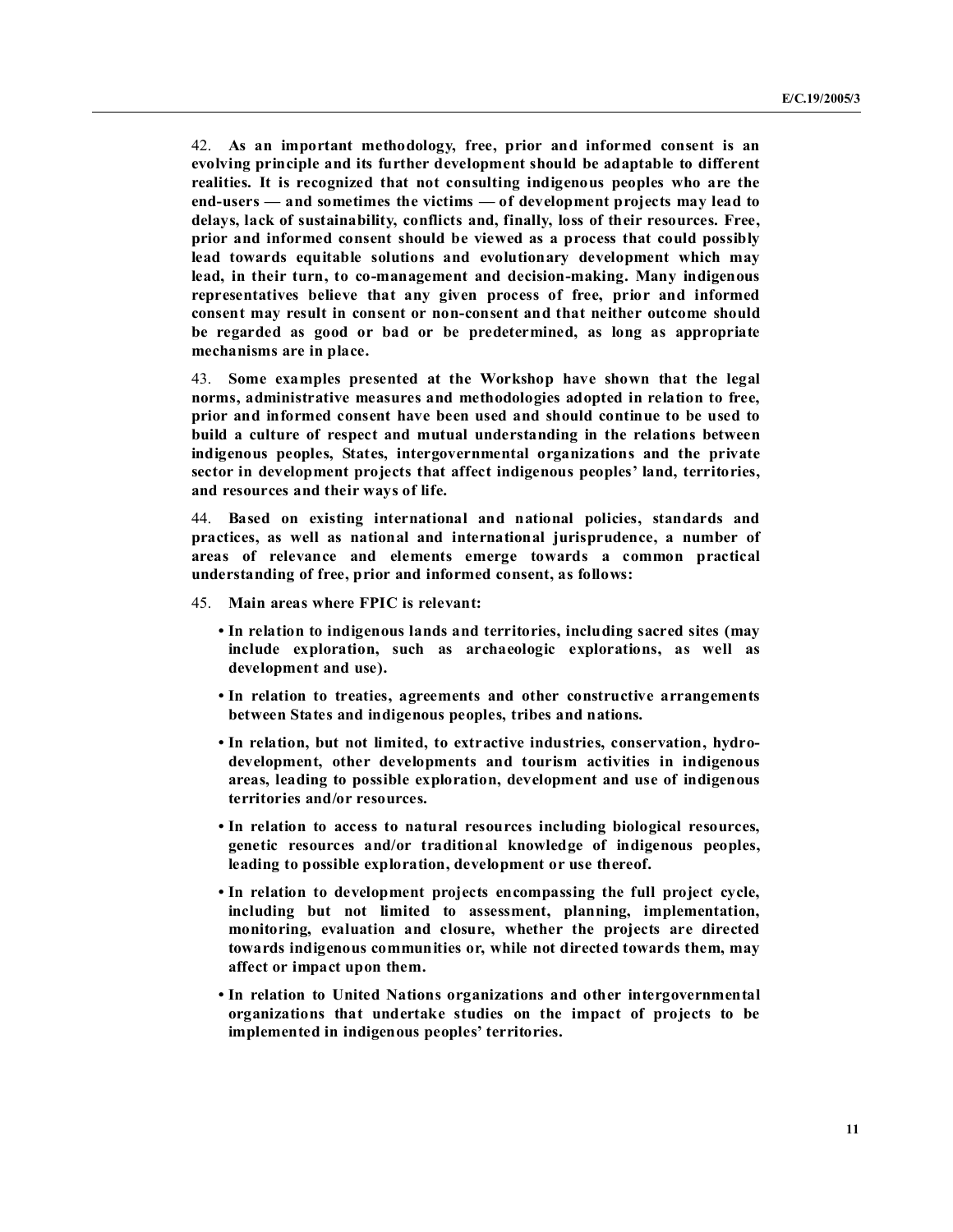- **In relation to policies and legislation dealing with or affecting indigenous peoples.**
- **In relation to any policies or programmes that may lead to the removal of their children, or their removal, displacement or relocation from their traditional territories.**
- 46. **Elements of a common understanding of free, prior and informed consent:**
- **(i) What**
	- *Free* **should imply no coercion, intimidation or manipulation.**
	- *Prior* **should imply that consent has been sought sufficiently in advance of any authorization or commencement of activities and that respect is shown for time requirements of indigenous consultation/consensus processes.**
	- *Informed* **should imply that information is provided that covers (at least) the following aspects:**
		- **a. The nature, size, pace, reversibility and scope of any proposed project or activity;**
	- **b. The reason(s) for or purpose(s) of the project and/or activity;**
	- **c. The duration of the above;**
	- **d. The locality of areas that will be affected;**
	- **e. A preliminary assessment of the likely economic, social, cultural and environmental impact, including potential risks and fair and equitable benefit-sharing in a context that respects the precautionary principle;**
	- **f. Personnel likely to be involved in the execution of the proposed project (including indigenous peoples, private sector staff, research institutions, government employees and others);**
	- **g. Procedures that the project may entail.**
	- *Consent*

47. **Consultation and participation are crucial components of a consent process. Consultation should be undertaken in good faith. The parties should establish a dialogue allowing them to find appropriate solutions in an atmosphere of mutual respect in good faith, and full and equitable participation. Consultation requires time and an effective system for communicating among interest-holders. Indigenous peoples should be able to participate through their own freely chosen representatives and customary or other institutions. The inclusion of a gender perspective and the participation of indigenous women are essential, as well as participation of children and youth, as appropriate. This process may include the option of withholding consent.**

48. **Consent to any agreement should be interpreted as indigenous peoples have reasonably understood it.**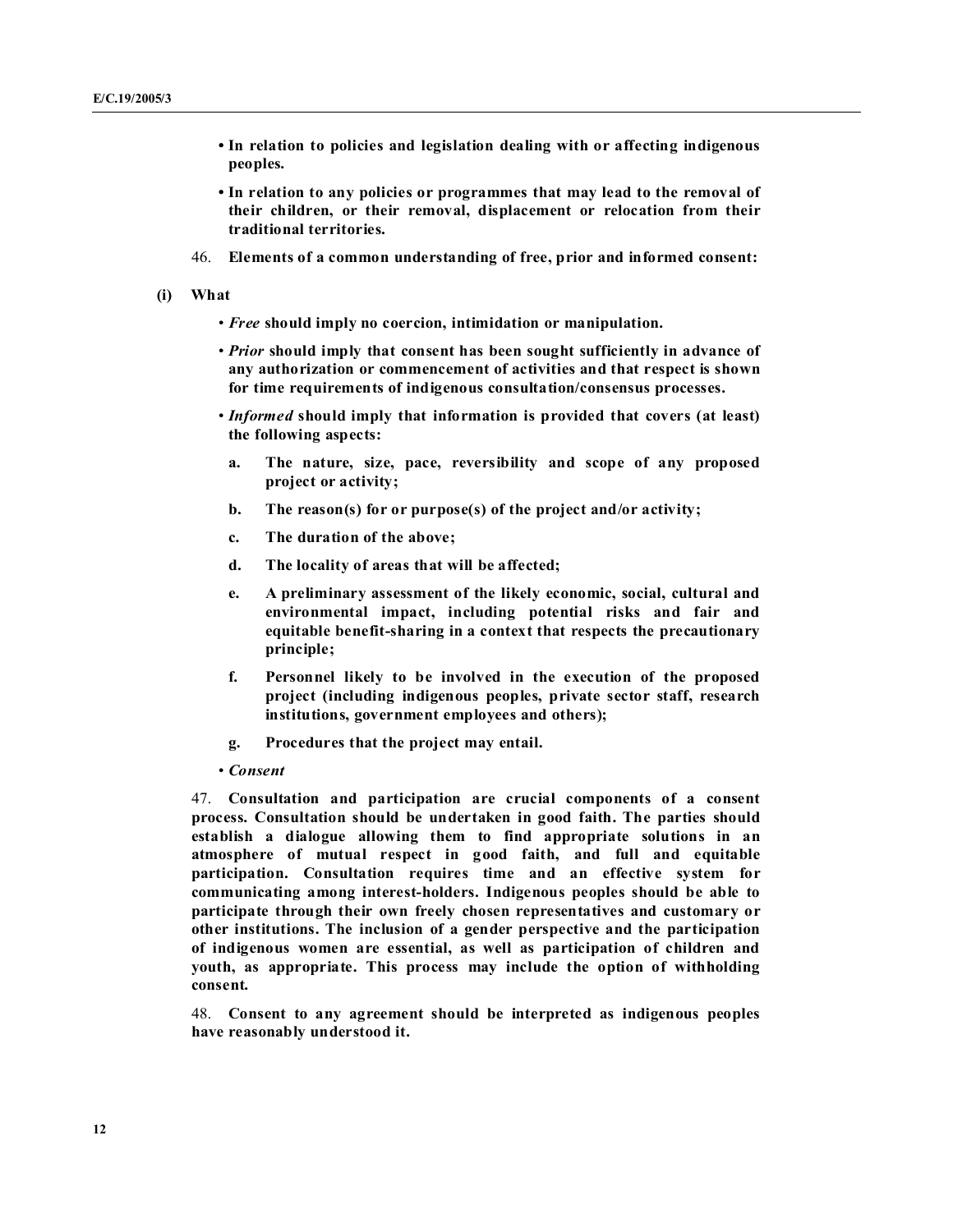#### **(ii) When**

• **FPIC should be sought sufficiently in advance of commencement or authorization of activities, taking into account indigenous peoples' own decision-making processes, in phases of assessment, planning, implementation, monitoring, evaluation and closure of a project.**

**(iii) Who**

**• Indigenous peoples should specify which representative institutions are entitled to express consent on behalf of the affected peoples or communities. In free, prior and informed consent processes, indigenous** peoples, United Nations organizations and Governments should ensure a **gender balance and take into account the views of children and youth, as relevant.**

#### **(iv) How**

**• Information should be accurate and in a form that is accessible and understandable, including in a language that the indigenous peoples will fully understand. The format in which information is distributed should take into account the oral traditions of indigenous peoples and their languages.**

#### **(v) Procedures/mechanisms**

**• Mechanisms and procedures should be established to verify free, prior and informed consent as described above, inter alia, mechanisms of oversight and redress, including the creation of national ones.**

- **As a core principle of free, prior and informed consent, all sides in a FPIC process must have equal opportunity to debate any proposed agreement/development/project. "Equal opportunity" should be understood to mean equal access to financial, human and material resources in order for communities to fully and meaningfully debate in indigenous language(s), as appropriate, or through any other agreed means on any agreement or project that will have or may have an impact, whether positive or negative, on their development as distinct peoples or an impact on their rights to their territories and/or natural resources.**
- **Free, prior and informed consent could be strengthened by establishing procedures to challenge and to independently review these processes.**
- **Determination that the elements of free, prior and informed consent have not been respected may lead to the revocation of consent given.**

49. **It is recommended that all actors concerned, including private enterprise, pay due attention to these elements.**

50. **In summary, while there were challenges to the implementation of free, prior and informed consent, in general, most participants considered that the favourable outcomes of a free, prior and informed consent process far outweighed the difficulties of such a process.**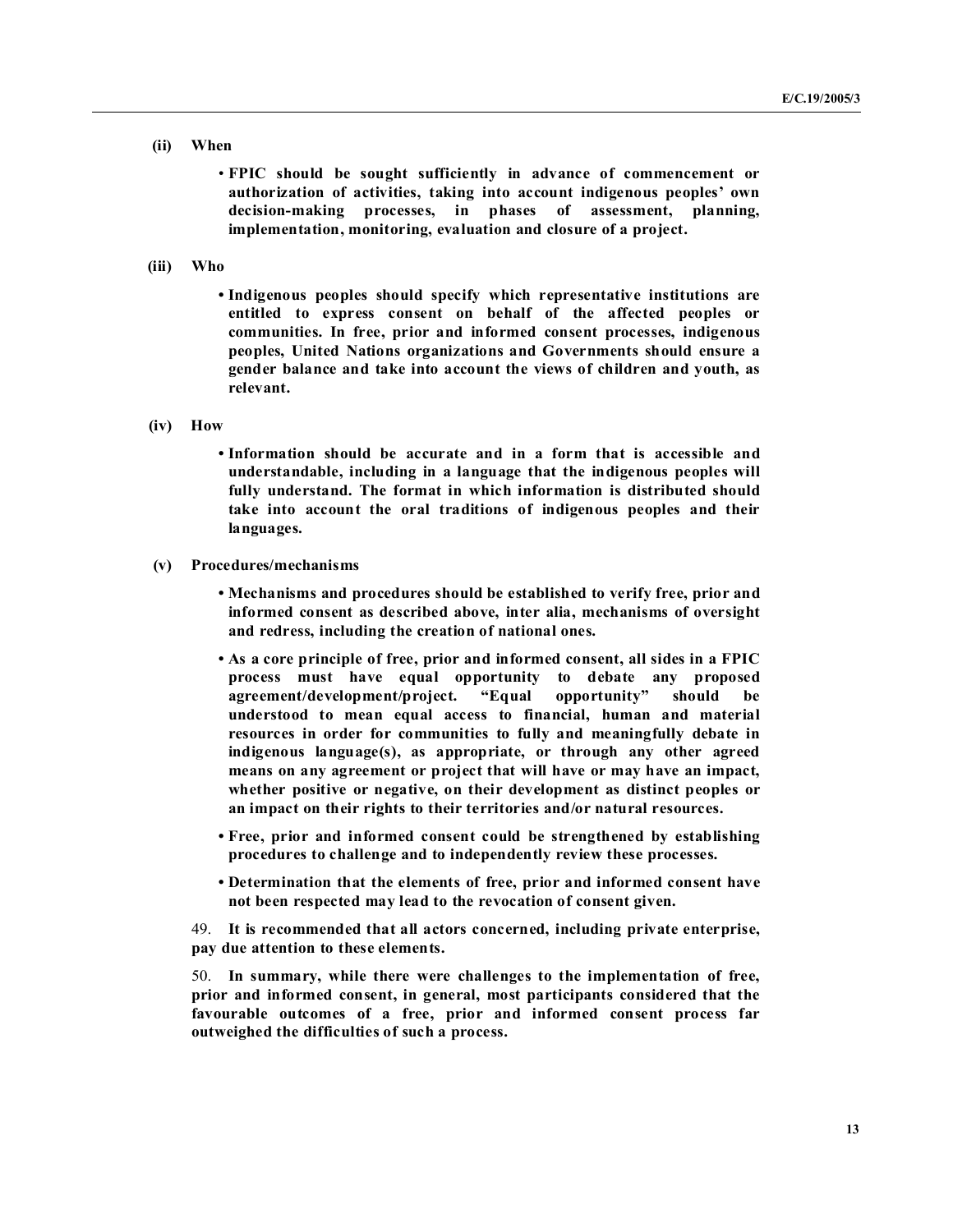## **Recommendations for the consideration of the Permanent Forum on Indigenous Issues**

#### **General**

51.  **oting the coordinating role of the Permanent Forum on Indigenous** Issues regarding indigenous issues and the United Nations system (see para. 2 **(b) of Economic and Social Council resolution 2000/22 of 28 July 2000) the** Forum should encourage the contribution of all relevant United Nations bodies **and mechanisms, and intergovernmental organizations, as well as the contributions of Governments and indigenous organizations, towards the further policy development and operationalization of free, prior and informed consent as a rights-based approach to development throughout the various United Nations processes.** 

52. **The Permanent Forum on Indigenous Issues should coordinate discussions and various processes concerning free, prior and informed consent, the protection and sustainable use of traditional knowledge, and processes of access to and benefit-sharing of genetic resources currently taking place within the international arena and specifically in WIPO, the process of the Convention on Biological Diversity, the United Nations Conference on Trade and Development (U CTAD), U ESCO, the Working Group on Indigenous Populations and other entities, to provide a better coordinated approach to this issue and to ensure more comprehensive and holistic outcomes.**

53. **Further noting that the Convention process, through section H (Development of elements of sui generis systems for the protection of traditional knowledge, innovations and practices) of decision VII/16 (article 8 (j) and related provisions) of the Conference of the Parties to the Convention, is currently developing a process and set of requirements governing prior informed consent, mutually agreed terms and equitable sharing of benefits with respect to traditional knowledge, innovations and practices associated with genetic resources and relevant for the conservation and sustainable use of biological diversity, the Permanent Forum on Indigenous Issues should request the Convention secretariat to consult with the Forum, to take into account the conclusions and recommendations of the Workshop as appropriate, and to transmit the results of its current work to the Forum when completed.**

54. **Further noting that the Working Group on Indigenous Populations is currently working on the further legal clarification of free, prior and informed consent, the Permanent Forum on Indigenous Issues should also request that the Working Group take into account the conclusions and recommendations of the Workshop and consult with the Forum thereon, and transmit the results of its work to the Forum when completed.**

55. **The Special Rapporteur on the situation of human rights and fundamental freedoms of indigenous peoples should take into account the findings of the present report and consider how, in his own work and in line with his mandate, he can promote the principle of free, prior and informed consent.**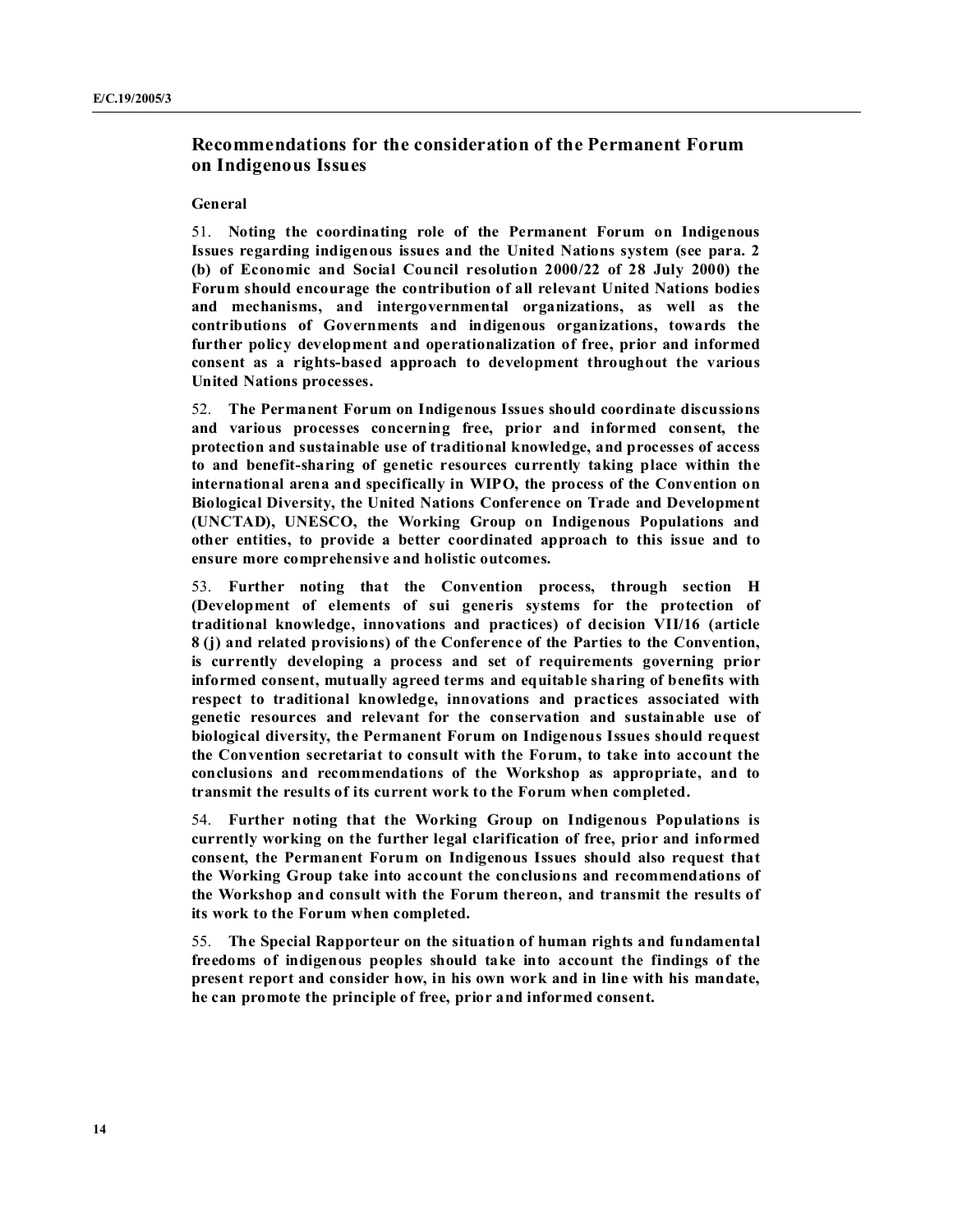#### **Participation**

56. **Indigenous peoples need more opportunities to participate in all matters affecting them and the Permanent Forum on Indigenous Issues, recalling its early recommendations, should again recommend "participation" as a chief strategy through which to progress towards equity for indigenous peoples.**

57. **Enhanced participation of indigenous peoples should be encouraged by all organizations engaged in work relevant to indigenous peoples, such as the secretariat of the Convention on Biological Diversity in its work concerning traditional knowledge as well as access to and benefit sharing of genetic resource regimes, the World Health Organization (WHO) in its work concerning traditional health systems, the World Bank and other international financial institutions in their development work, WIPO in the ongoing work of its Intergovernmental Committee on Intellectual Property and Genetic Resources, Traditional Knowledge and Folklore and U ESCO in its current processes for the elaboration of a convention on the protection of the diversity of cultural contents and artistic expressions.**

58. **The WIPO Intergovernmental Committee on Intellectual Property and Genetic Resources, Traditional Knowledge and Folklore, and other relevant United ations organizations, should continue to address "public domain issues" in relation to free, prior and informed consent and the protection of traditional knowledge and cultural expressions and recommend possible solutions as an urgent priority.**

59. **The Permanent Forum on Indigenous Issues should be invited to participate in the work of the Working Group on Indigenous Populations concerning free, prior and informed consent, in order to present the outcomes of the International Workshop on Methodologies regarding Free, Prior and Informed Consent and Indigenous Peoples with a view to facilitating the coordination of work on this issue.**

60. The Office of the United Nations High Commissioner for Human Rights **should be encouraged to continue its facilitation of dialogue between indigenous peoples and extractive industries and should be invited to consider how the issue of free, prior and informed consent can be included as a focus at its future workshop.**

#### **Capacity-building**

61. **Governments, the private sector and indigenous peoples should be aware of the principles of free, prior and informed consent when planning development projects. The United ations system should contribute to the awareness-raising of Governments and indigenous peoples in this regard, especially within the current context of the Millennium Development Goals.**

62. **Governments, international organizations, the private sector and indigenous peoples' organizations should develop the capacity of indigenous women and youth, as well as children, so that they may meaningfully participate in the process of free, prior and informed consent within their communities.**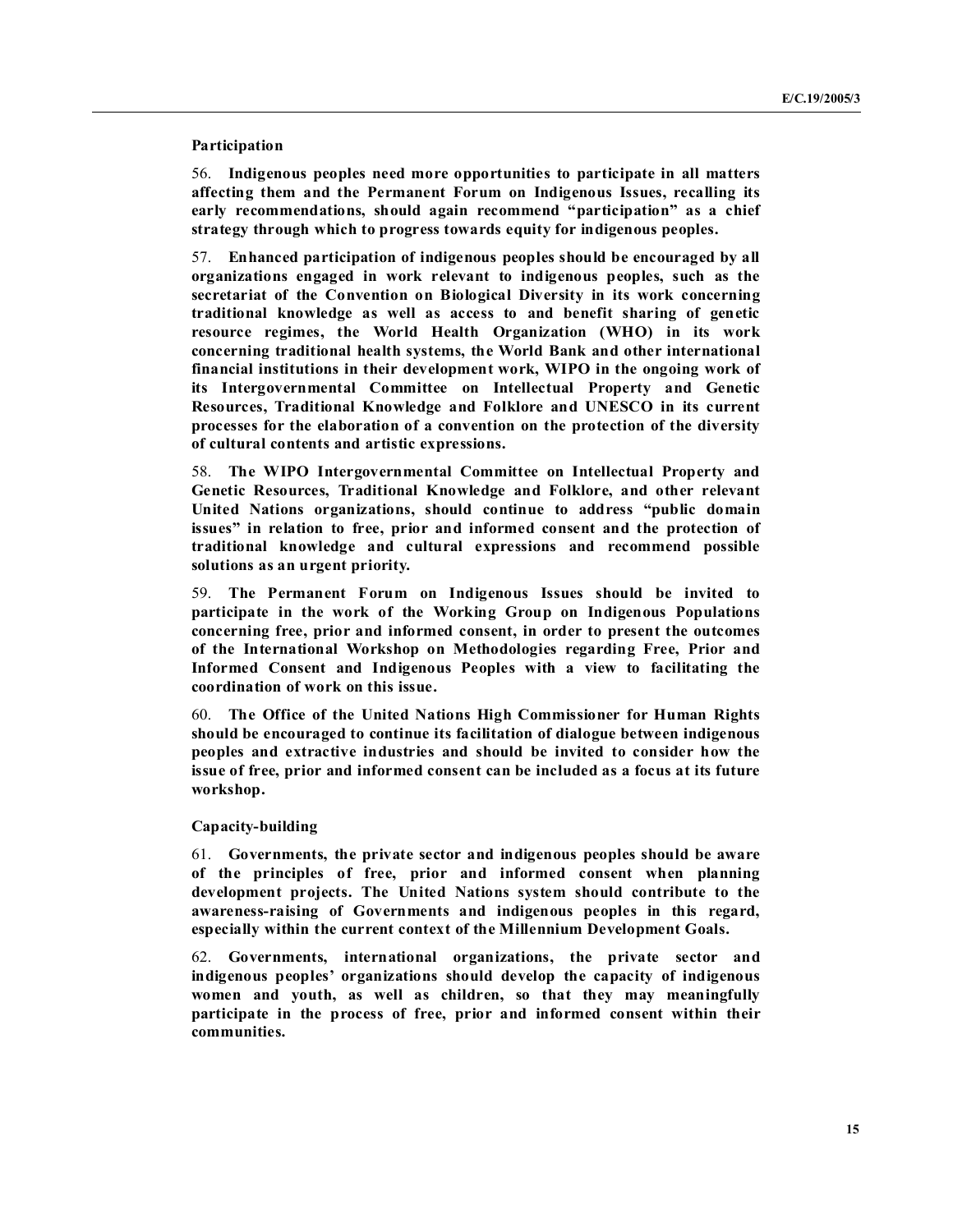63. **The Permanent Forum on Indigenous Issues should disseminate existing codes of conduct to corporations and other entities, and to indigenous peoples, in order to enhance their capacity to ensure that these principles are adhered to.**

64. **The Permanent Forum on Indigenous Issues should encourage and welcome the efforts of academics and experts to closely work with indigenous peoples in order to foster capacity-building and provide analysis of impact assessments of development projects that may affect them. In doing so, the Forum should build on the existing work of the Convention on Biological Diversity including the Akwé: Kon Voluntary Guidelines for the Conduct of Cultural, Environmental and Social Impact Assessment regarding Developments Proposed to Take Place on, or which are Likely to Impact on, Sacred Sites and on Lands and Waters Traditionally Occupied or Used by Indigenous and Local Communities (annex to sect. F of decision VII/16 of the Conference of the Parties to the Convention), which, among other things, incorporate biodiversity-related issues into environmental assessments.**

65. **The Permanent Forum on Indigenous Issues should work with international financial institutions to foster financial and policy support for capacity-building and governance mechanisms of indigenous peoples so as to enhance their participation in development activities and improve the overall interaction between internal indigenous governance mechanisms and State agencies at the local and national levels.**

66. **The Inter-Agency Support Group on Indigenous Issues (IASG), in cooperation with the Permanent Forum on Indigenous Issues, should develop a handbook on indigenous issues, including methodologies and elements of a common understanding on free, prior and informed consent for United ations Country Teams in their work on the Millennium Development Goals, PRSPs and CCA/U DAF. This handbook should be flexible and user-friendly, and should take into account the diversity of interests of the stakeholders in the implementation of free, prior and informed consent. In particular, United ations Country Teams and U DP should share their experiences on the establishment of civil society advisory committees at the national level in addition to the pilot committees on indigenous issues established through the Human Rights Strengthening (HURIST) Programme.**

67. **ILO should conduct a study on "good practices" with specific reference to the principles of consultation and participation, as outlined in Convention o. 169, with a view to using this information to develop flexible operational tools for use in capacity-building, in order that those tools may be used for training and capacity-building of all interest-holders within free, prior and informed consent processes, especially indigenous peoples.**

#### **Good practices**

68. **Case studies should be undertaken to analyse current practices of principles of free, prior and informed consent. The Permanent Forum on Indigenous Issues, with the Inter-Agency Support Group on Indigenous Issues, should prepare a practical handbook of the good practices of free, prior and informed consent with contributions from the United ations system, other intergovernmental organizations, the private sector, Governments and**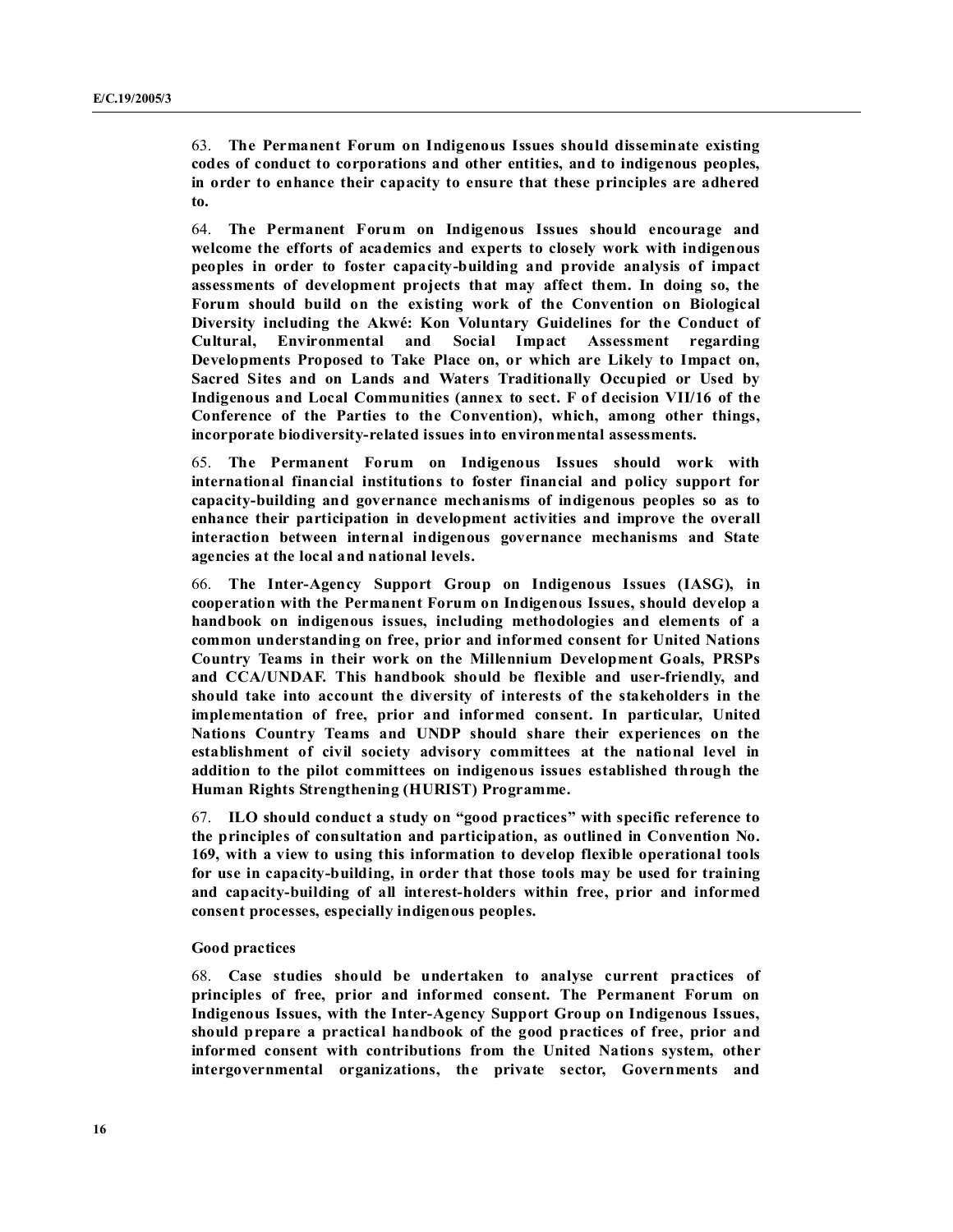**indigenous organizations. In this regard, the Forum should call upon all concerned to submit examples of such practices for this purpose.**

*Notes* 

- <sup>1</sup> See General Assembly resolution 55/2.
- <sup>2</sup> United Nations, *Treaty Series*, vol. 1760, No. 30619.
- <sup>3</sup> See General Assembly resolution 2200 A (XXI), annex.

4 Ibid.

- <sup>5</sup> Official Records of the General Assembly, Fifty-second Session, Supplement No. 18 (A/52/18), annex V.
- $6$  General Assembly resolution 44/25, annex.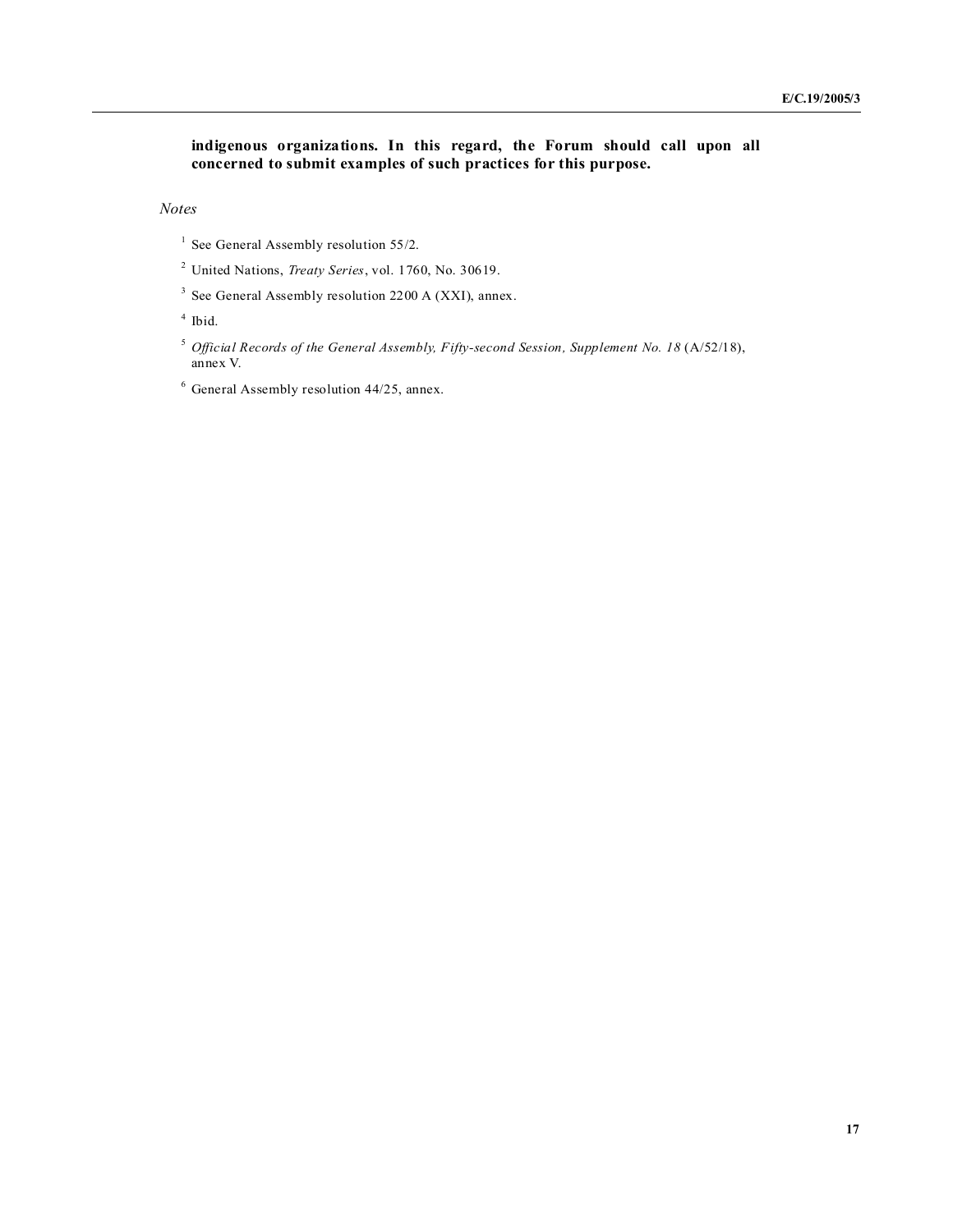## **Annex I**

## **Agenda and programme of work of the International Workshop on Methodologies regarding Free, Prior and Informed Consent and Indigenous Peoples**

**( ew York, 17-19 January 2005)**

#### **Monday, 17 January**

10 a.m.-10.30 a.m.

Opening of the Workshop by Mr. Johan Schölvinck, Director, Division for Social Policy and Development

Election of Chairperson

Election of Rapporteur

10.30 a.m.-1 p.m.

#### **Item 1**

**Overview of a current understanding of FPIC as a methodological issue, in activities relating to indigenous peoples: significance and challenges**

Ms. Victoria Tauli-Corpuz (Tebtebba Foundation and member, Permanent Forum on Indigenous Issues)

Mr. Rodrigo De La Cruz ("Llamado de la Tierra")

#### **Item 3**

#### **Policy frameworks on or relevant to FPIC at inter-agency level, including CCA/U DAF PRSPs, MDGs**

Mr. Turhan Saleh (UNDP)

Mr. Detlef Palm (UNICEF)

3 p.m.-6 p.m.

#### **Item 2**

#### **Policy frameworks on or relevant to FPIC within each intergovernmental organization**

Ms. Francesca Thornberry (ILO)

Mr. Salman Salman (World Bank)

Ms. Alejandra Pero (UNDP)

Ms. María Da Cunha (IADB)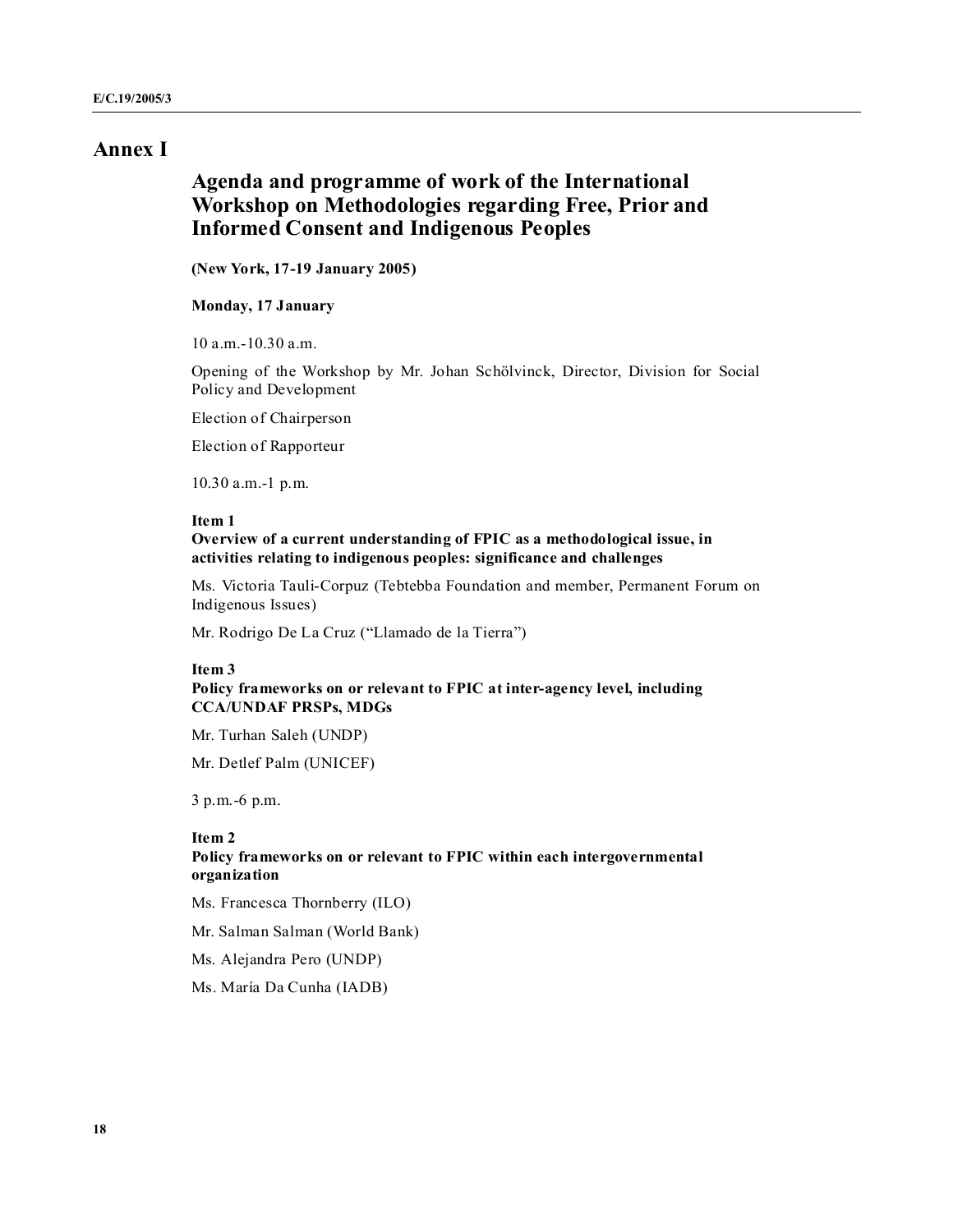#### **Item 4**

**Special issues and FPIC in relation to the work of intergovernmental organizations (cultural diversity and development; participation and the human rights approach to development; gender equality; traditional knowledge; natural resources; health, including sexual and reproductive health; education; relocation)**

Mr. Rama Rao (WIPO)

Mr. John Scott (secretariat of the Convention on Biological Diversity)

Mr. Charles Sena (Ogiek Rural Integral Projects)

#### **Tuesday, 18 January**

10 a.m.-1 p.m.

**Items 2 and 4** (*continued)*

#### **Item 5**

**Examples of the application of the principle of FPIC at the national and international levels (legislation, treaty-making, treaty supervision, project planning, application and evaluation)**

Mr. Mattias Ahren (Saami Council)

Ms. Vanda Altarelli (IFAD)

Ms. Maivân Clech Lâm (American Indian Law Alliance)

Mr. Parshuram Tamang (member, Permanent Forum on Indigenous Issues)

Ms. Vanessa Sedletzki (UNICEF)

Ms. Olga Kuzivanova (Komi Voityr)

3 p.m.-6 p.m.

**Item 5** (*continued*)

## **Wednesday, 19 January**

10 a.m.-1 p.m.

### **Item 6**

**Lessons and challenges in the application of FPIC: towards a common interagency operational understanding of FPIC**

3 p.m.-6 p.m.

#### **Item 7**

#### **Adoption of recommendations to the Permanent Forum on Indigenous Issues**

Adoption of the report and closure of the Workshop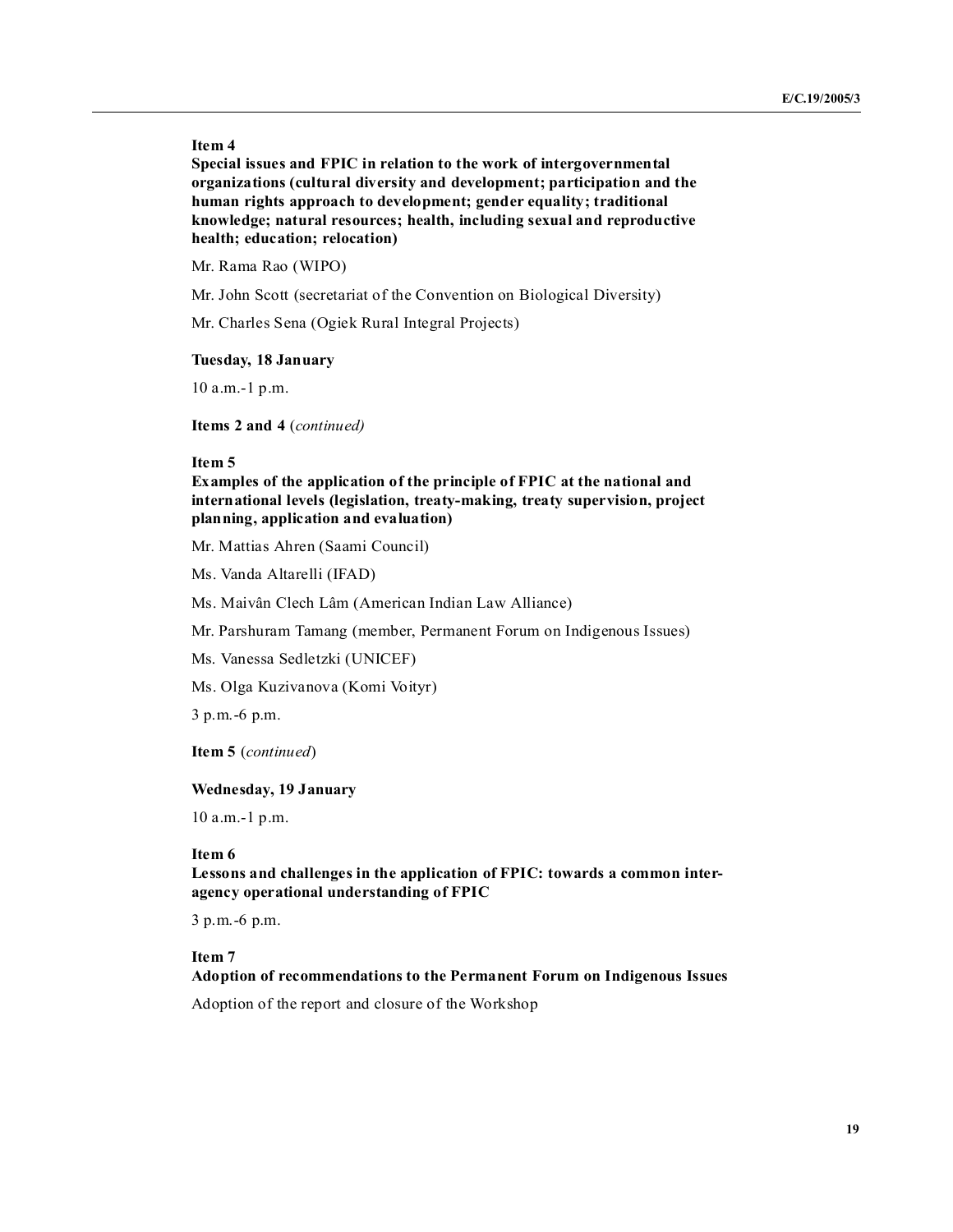## **Annex II**

# **Documentation**

| Title                                                                                  | Symbol and language                                                   |  |
|----------------------------------------------------------------------------------------|-----------------------------------------------------------------------|--|
| Draft agenda                                                                           | PFII/2005/WS.2/1<br>Original: English                                 |  |
| Draft programme of work                                                                | PFII/2005/WS.2/2<br>Original: English                                 |  |
| Contribution of the secretariat of the Convention on<br><b>Biological Diversity</b>    | PFII/2005/WS.2/3<br>Original: English                                 |  |
| Contribution of ILO                                                                    | PFII/2005/WS.2/4<br>Original: English                                 |  |
| Contribution of Mr. Rodrigo De La Cruz                                                 | PFII/2005/WS.2/5<br>Original: Spanish                                 |  |
| Contribution of the Indian Law Resource Center                                         | PFII/2005/WS.2/6<br>Original: English                                 |  |
| Contribution of Ms. Maivân Clech Lâm                                                   | PFII/2005/WS.2/7<br>Original: English                                 |  |
| Contribution of Mr. Parshuram Tamang                                                   | PFII/2005/WS.2/8<br>Original: English                                 |  |
| Contribution of Mr. Charles Sena                                                       | PFII/2005/WS.2/9<br>Original: English                                 |  |
| Contribution of IFAD                                                                   | PFII/2005/WS.2/10<br>Original: English                                |  |
| Contribution of WIPO                                                                   | PFII/2005/WS.2/11<br>Original: English                                |  |
| Contribution of UNICEF                                                                 | PFII/2005/WS.2/12<br>Original: English                                |  |
|                                                                                        | PFII/2005/WS.2/12/Add.1<br>Original: Spanish                          |  |
| Contribution of the Office of the United Nations High<br>Commissioner for Human Rights | E/CN.4/Sub.2/AC.4/2004/4<br>Original: English                         |  |
| Contribution of UNESCO                                                                 | PFII/2005/WS.2/13 and Add.1<br>Original: English                      |  |
| Contribution of FAO                                                                    | PFII/2005/WS.2/14<br>Original: English                                |  |
| Contribution of UNDP                                                                   | PFII/2005/WS.2/15<br>Original: English                                |  |
| Contribution of Indonesia                                                              | PFII/2005/WS.2/16<br>Original: English                                |  |
| Contributions of Canada                                                                | PFII/2005/WS.2/17 and Add.1 and 2<br>Original: English/French/Spanish |  |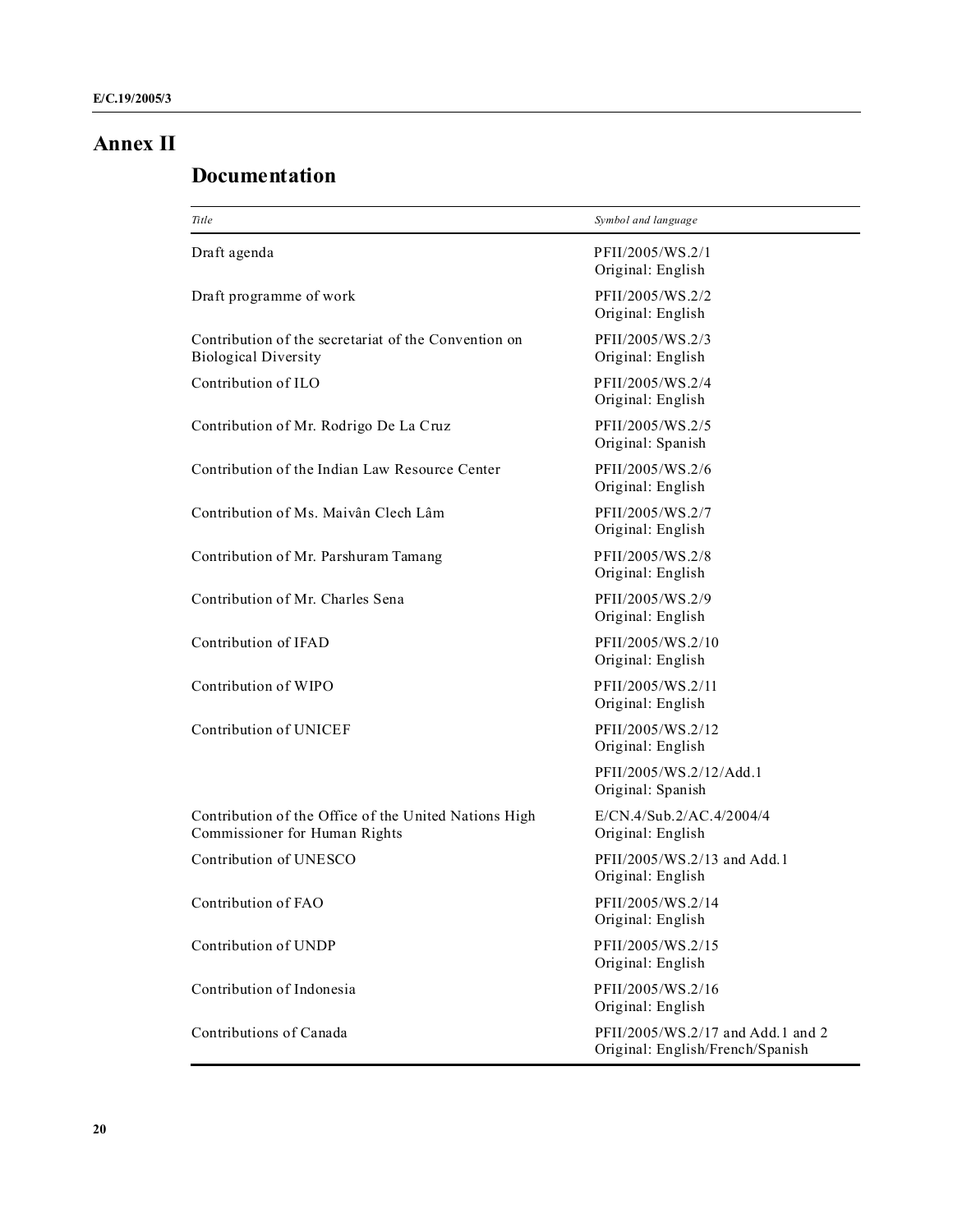## **Annex III**

## **Attendance**

## **Experts**

- 1. Mr. Mattias **Ahren** (Saami Council)
- 2. Mr. Merle **Alexander** (Canadian Indigenous Biodiversity Network)
- 3. Ms. Vanda **Altarelli** (IFAD)
- 4. Mr. Julian **Burger** (Office of the United Nations High Commissioner for Human Rights)
- 5. Ms. Jocelyn Cariño-Nettleton (Tebtebba Foundation)
- 6. Mr. Estebancio **Castro** (International Indian Treaty Council)
- 7. Ms. Maria **Da Cunha** (IADB)
- 8. Mr. Rodrigo **De La Cruz** ("Llamado de la Tierra")
- 9. Ms. Nahanni **Fontaine** (Southern Chiefs' Organization)
- 10. Ms. Violet **Ford** (Inuit Circumpolar Conference)
- 11. Mr. Zosimo **Hernandez** (UNICEF, Mexico)
- 12. Ms. Adriana **Herrera** (FAO)
- 13. Ms. Olga **Kuzivanova** (Komi Voityr)
- 14. Ms. Maivân Clech **Lâm** (Ralph Bunche Institute, City University of New York — American Indian Law Alliance)
- 15. Mr. Tyge **Lehmann** (Denmark)
- 16. Mr. Wilton **Littlechild** (member, Permanent Forum on Indigenous Issues)
- 17. Mr. Armand **Mackenzie** (Innu Council of Nitassinan)
- 18. Ms. Ellen **McGuffie** (Department of Public Information of the United Nations Secretariat)
- 19. Mr. Michael **Monis** (Holy See)
- 20. Ms. Iulia **Motoc** (member, Working Group on Indigenous Populations)
- 21. Mr. Ida  **icolaisen** (member, Permanent Forum on Indigenous Issues)
- 22. Mr. Detlef **Palm** (UNICEF)
- 23. Ms. Alejandra **Pero** (UNDP)
- 24. Mr. S. Rama **Rao** (WIPO)
- 25. Mr. Salman **Salman** (World Bank)
- 26. Mr. John **Scott** (secretariat of the Convention on Biological Diversity)
- 27. Ms. Vanessa **Sedletzki** (UNICEF)
- 28. Mr. Charles **Sena** (Ogiek Rural Integral Projects)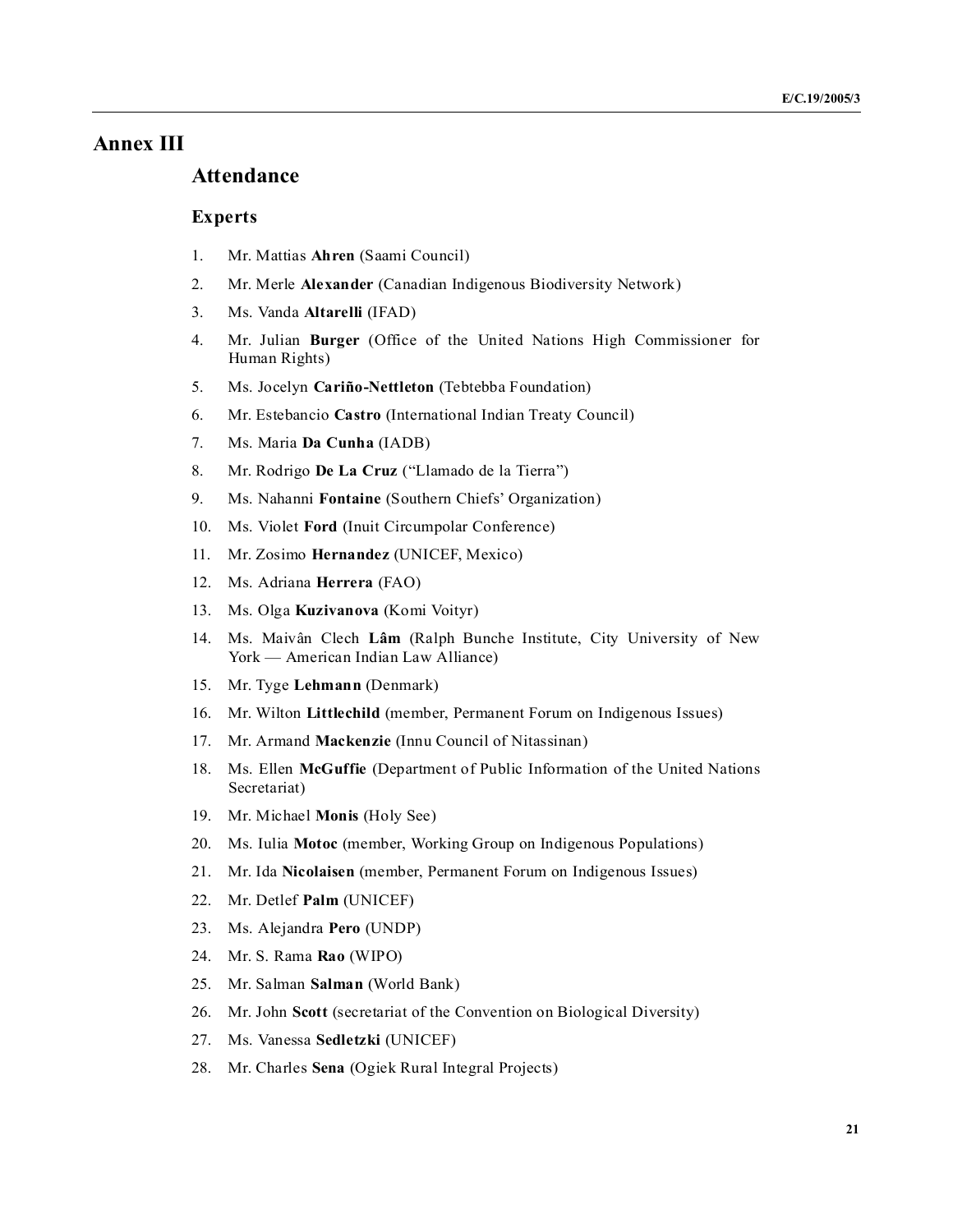- 29. Mr. Parshuram **Tamang** (member, Permanent Forum on Indigenous Issues)
- 30. Ms. Victoria **Tauli-Corpuz** (Tebtebba Foundation and member, Permanent Forum on Indigenous Issues)
- 31. Ms. Francesca **Thornberry** (ILO)
- 32. Mr. Turhan **Saleh** (UNDP)
- 33. Mr. Greg **Young-Ing** (Indigenous Peoples Caucus' Creators' Rights Alliance)
- 34. Ms. Ola **Zahran** (WIPO)

#### **Observers**

- 1. Mr. Alejandro **Alday Gonzalez** (Mexico)
- 2. Ms. Claudia **Alemán** (Peru)
- 3. Mr. Esturado **Alvelais** (Guatemala)
- 4. Ms. Ghazal **Badiozamani** (secretariat of the United Nations Forum on Forests)
- 5. Ms. Sylvia **Batt** (Canada)
- 6. Msgr. Leo **Cushley** (Holy See)
- 7. Ms. Andrea **Durango** (UNIFEM)
- 8. Ms. Jayariyu **Farias Montiel** (Fundacion Wayuunaiki)
- 9. Ms. Miriam Anne **Frank** (Netherlands Centre for Indigenous Peoples)
- 10. Ms. Katarina **Fried** (Sweden)
- 11. Mr. Alfatih **Hamad** (UNESCO)
- 12. Mr. Terence **Hay Edie** (UNDP/Global Environment Facility Small Grants Programme)
- 13. Ms. Ana Maria **Hermoso** (WHO)
- 14. Mr. Conrod **Hunte** (secretariat of the Convention on Biological Diversity)
- 15. Ms. Sara **Isman** (European Community)
- 16. Ms. Yuko **Ito** (Japan)
- 17. Ms. Alma **Jenkins Acosta** (UNICEF Latin America and the Caribbean)
- 18. Mr. Dicky **Komar** (Indonesia)
- 19. Mr. Sergey **Kondratiev** (Russian Federation)
- 20. Ms. Katarina **Kuai** (UNDP)
- 21. Ms. Laoura **Lazouras** (South Africa)
- 22. Mr. Wayne **Lord** (Canada)
- 23. H.E. Archbishop Celestino **Migliore** (Holy See)
- 24. Mr. Eric I.  **ürnberg** (Norway)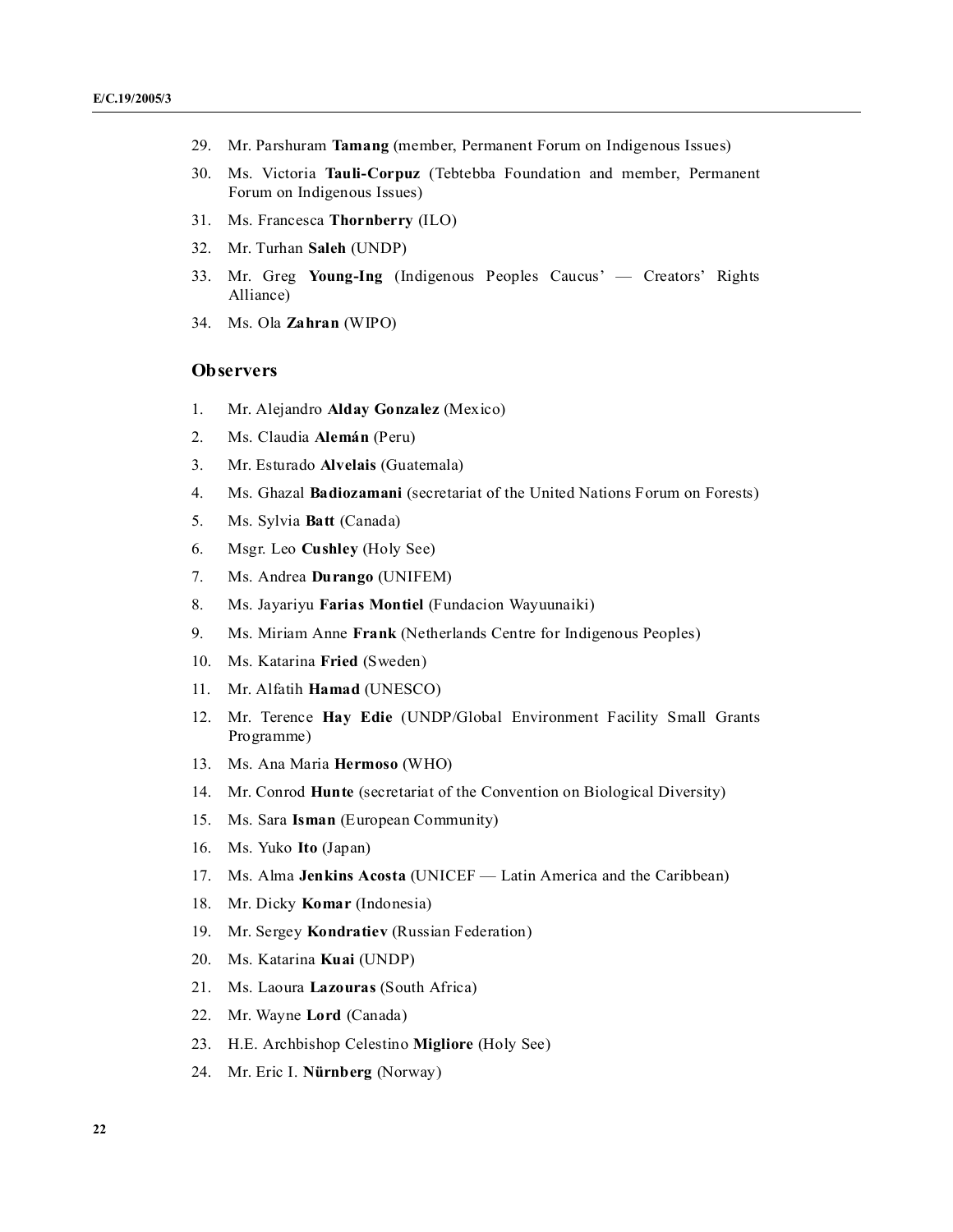- 25. Ms. Olivia **Osias-Magpile** (Philippines)
- 26. Ms. Elizabeth **Sanderson** (Canada)
- 27. Mr. John **Sinclair** (Canada)
- 28. Mr. Bonanza P. **Taihitu** (Indonesia)
- 29. Ms. Romy **Tincopa** (Peru)
- 30. Ms. Angel **Valencia** (International Indian Treaty Council)
- 31. Mr. Carlos **Vergara** (Department of Political Affairs of the United Nations Secretariat)
- 32. Ms. Marilyn **Whitaker** (Canada)
- 33. Ms. Michelle **Zack (**United States of America)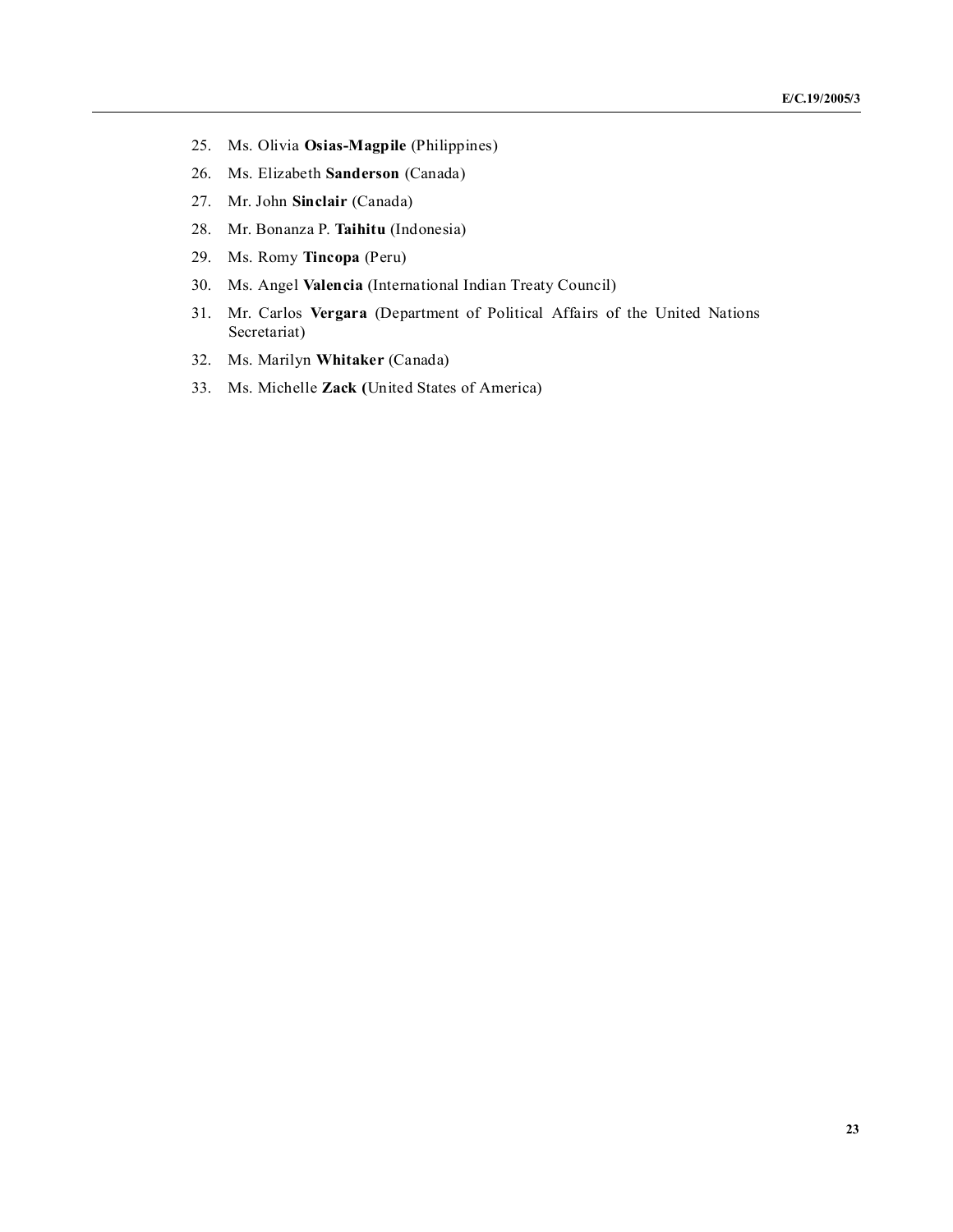## **Annex IV**

## **Sources of elements related to free, prior and informed consent and indigenous peoples in international law and practice**\*

#### **1. International Covenant on Civil and Political Rights**

Articles 1 and 27 (for the full text, please see web site: http://www.ohchr.org/ english/law/ccpr.htm)

#### **2. International Covenant on Economic, Social and Cultural Rights**

Article 1 (for the full text, please see web site: http://www.ohchr.org/english/law/ cescr.htm)

## **3. Convention on Biological Diversity**

Articles 8 (j) and 15 (for the full text, please see web site: http://www.biodiv.org/ convention/articles.asp)

#### **4. ILO instruments and other sources**

ILO Convention No. 169 concerning Indigenous and Tribal Peoples in Independent Countries

Articles 6, 7 and 15 (for the full text, please see web site: http://www.ilo.org/ ilolex/english/convdisp2.htm)

#### **Reports of the Committees set up to examine representations alleging nonobservance of the Indigenous and Tribal Peoples Convention, 1989 ( o. 169), made under article 24 of the ILO Constitution**

- Representation made by the Authentic Workers' Front (FAT), concerning Mexico
- Representation made by the Central Unitary Workers' Union (CUT) and the Colombian Medical Trade Union Association, concerning Colombia
- Representation made by the Union of Academics of the National Institute of Anthropology and History (SAINAH), concerning Mexico
- Representation made by the Union of Workers of the Autonomous University of Mexico (STUNAM) and the Independent Union of Workers of La Jornada (SITRAJOR), concerning Mexico
- Representation made by the Confederación Ecuatoriana de Organizaciones Sindicales Libres (CEOSL), concerning Ecuador

<sup>\*</sup> The present list of sources, which is not exhaustive, is based on the documents submitted to, and the presentations made at, the Workshop.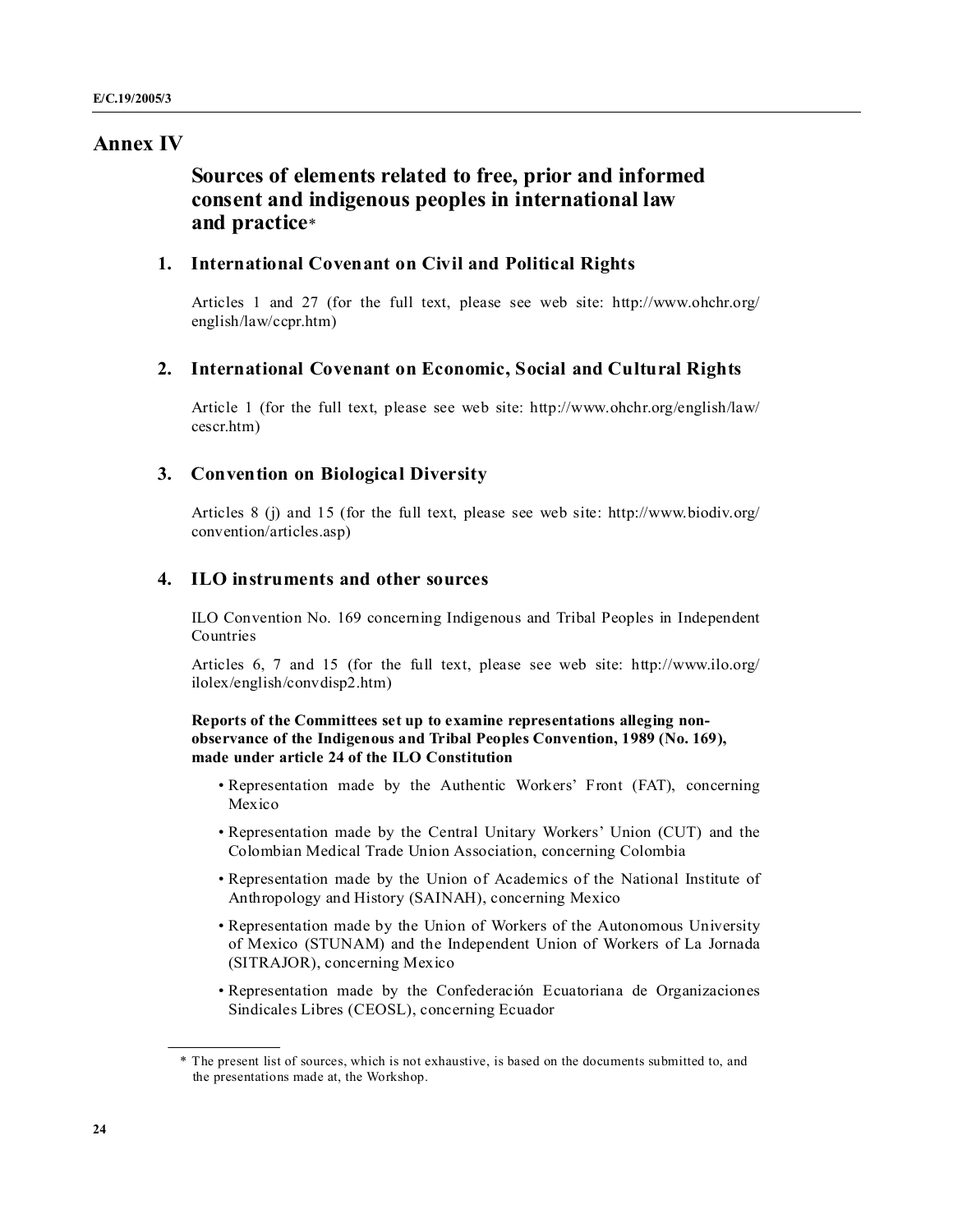- Representation made by the National Confederation of Trade Unions of Greenland (Sulinermik Inuussutissarsiuteqartut Kattuffiat-SIK), concerning Denmark
- Representation made by the General Confederation of Workers of Peru (CGTP), concerning Peru
- Representation made by the Radical Trade Union of Metal and Associated Workers, concerning Mexico
- Representation made by the Bolivian Central of Workers (COB), concerning Bolivia
- Representation made by the Central Unitary Workers' Union (CUT), concerning Colombia

#### **Individual observations by the ILO Committee of Experts on the Application of Conventions and Recommendations (CEACR) concerning the Indigenous and Tribal Peoples, Convention, 1989 ( o. 169)**

- Norway (ratification 1990); published: 2004
- Guatemala (ratification 1996); published: 2004
- Denmark (ratification 1996); published: 2004
- Costa Rica (ratification 1993); published: 2004
- Colombia (ratification 1991); published: 2004
- Bolivia (ratification 1991); published: 2004
- Peru (ratification 1994); published: 2003
- Paraguay (ratification 1993); published: 2003
- Ecuador (ratification 1998); published: 2003
- Denmark (ratification 1996); published: 2003
- Colombia (ratification 1991); published: 2003
- Bolivia (ratification 1991); published: 2003
- Guatemala (ratification 1996); published: 2002
- Peru (ratification 1994); published: 1999
- Mexico (ratification 1990); published: 1999
- Mexico (ratification 1990); published: 1997

#### *ILO Convention on Indigenous and Tribal Peoples, 1989 (No. 169): A Manual* **(Geneva, International Labour Office, 2003)**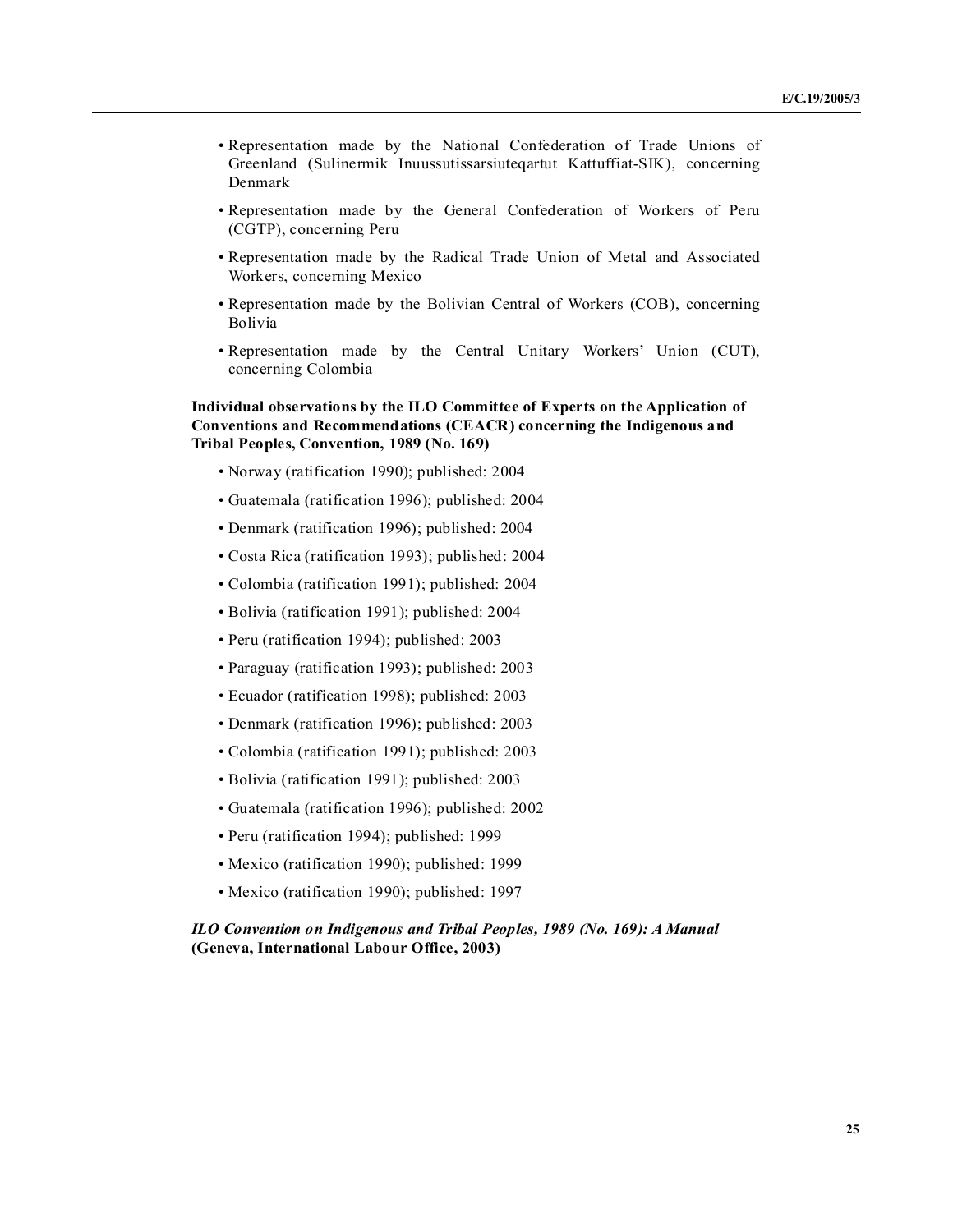## **5. Draft United Nations declaration on the right of indigenous peoples**

Articles 10, 12, 20, 27 and 30 (for the full text, please see document E/CN.4/Sub.2/Res/1994/45)

#### **6. Proposed American declaration on the rights of indigenous peoples**

Article XIII. Right to environmental protection (for the full text, please see web site: http://www.cidh.oas.org/Indigenous.htm)

## **7. International human rights treaty bodies**

- Concluding observations of the Committee on Economic, Social and Cultural Rights: Colombia, 30 November 2001 (E/C.12/Add.1/74)
- General comment 23 of the Human Rights Committee on article 27 of the International Covenant on Civil and Political Rights (E/CN.4/Sub.2/2001/21, p. 55)
- General Recommendation XXIII (51) on the rights of indigenous peoples, adopted by the Committee on the Elimination of Racial Discrimination at its 1235th meeting, on 18 August 1997 (A/52/18, annex V) (E/CN.4/Sub.2/2001/21, p. 54)
- Concluding observations of the Committee on Economic, Social and Cultural Rights: Ecuador (E/C.12/1/Add.100 of 7 July 2004)
- Report of the Special Rapporteur on the situation of human rights and fundamental freedoms of indigenous people to the Commission on Human Rights at its sixtieth session, 2004 (E/CN.4/2004/80 and Add.1-4 and Add.4/Corr.1)

(For the full texts of instruments, please see web site: http://www.ohchr.org/english/ law/index.htm)

### **8. Inter-American Court of Human Rights**

Decision on the case of *The Mayagna (Sumo) Awas Tingni Community v. Nicaragua*, 2000

(For the full text, please see web site: http://www.corteidh.or.cr/seriecpdf\_ing/ seriec 79 ing.pdf)

## **9. Instruments of the Convention on Biological Diversity**

• Akwe: Kon Voluntary Guidelines for the Conduct of Cultural, Environmental and Social Impact Assessment regarding Developments Proposed to Take Place on, or which are Likely to Impact on, Sacred Sites and on Lands and Waters Traditionally Occupied or Used by Indigenous and Local Communities